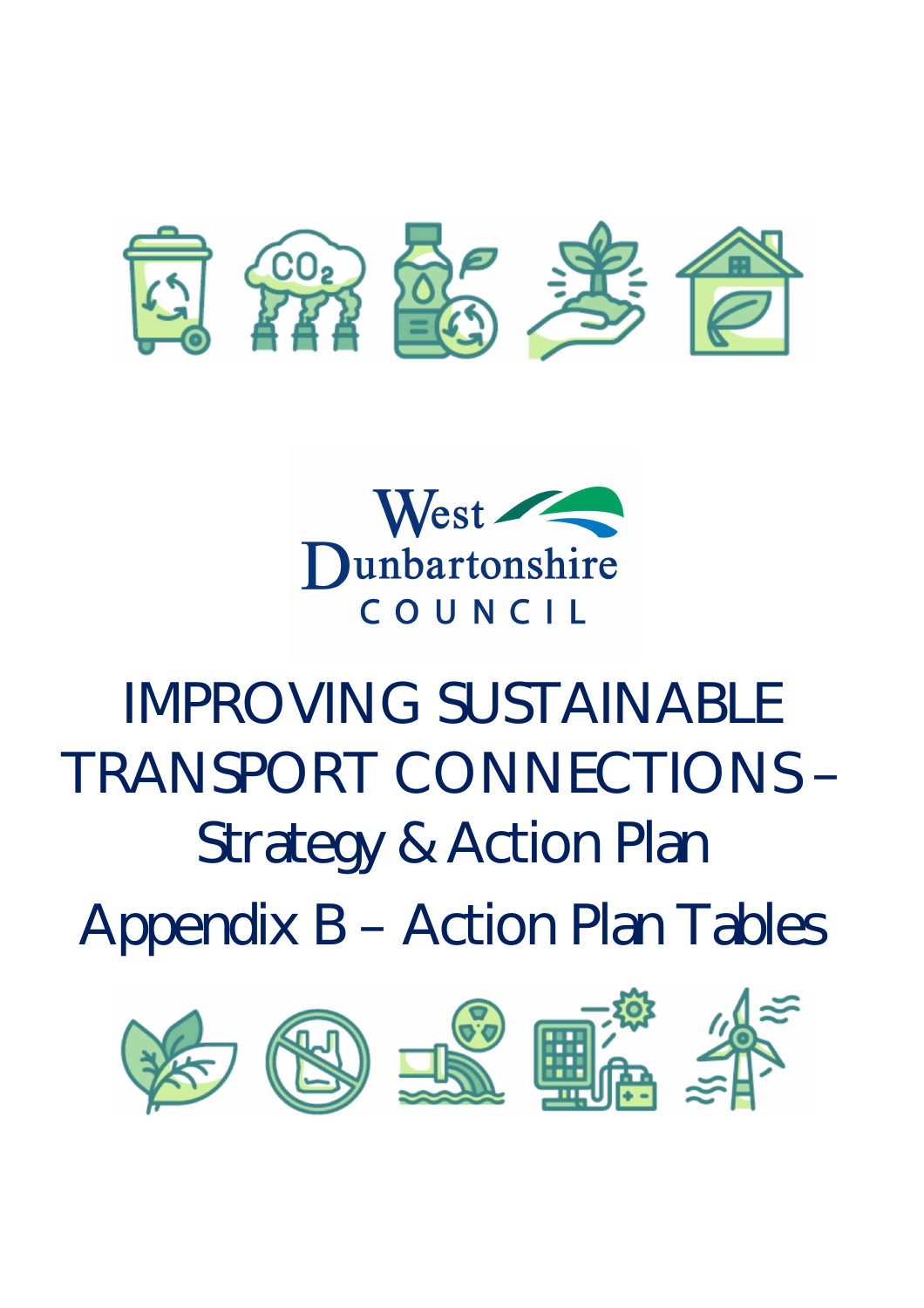## **Contents**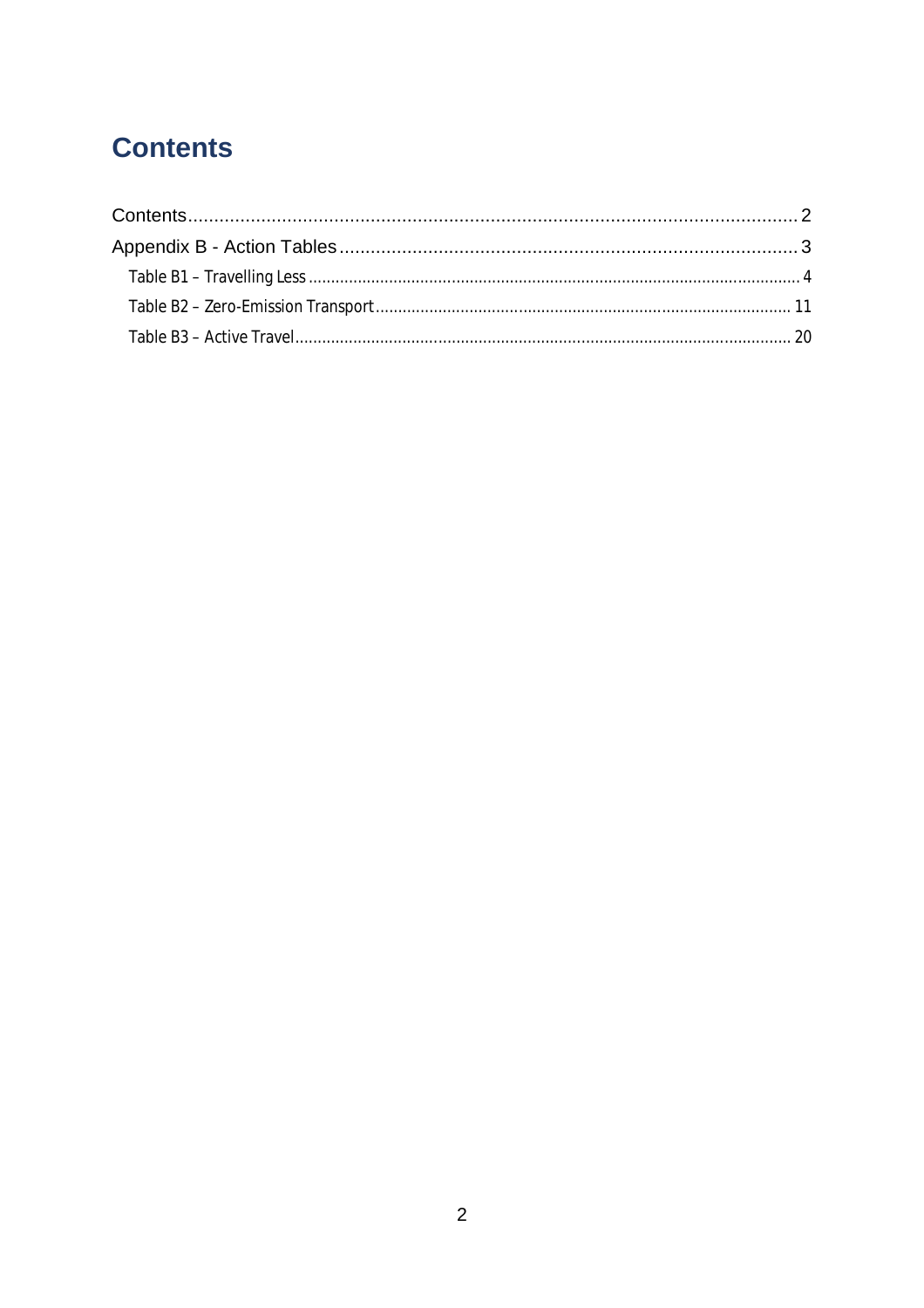### **Appendix B - Action Tables**

The action tables are presented separately for:

- Travelling Less
- Zero-emission transport
- Active Travel

The main focus for managing delivery through the plan in Tables B1 to B3 are categoried as:

- Delivered by the Council (CS)
- Where the Council is the suatutory overseeing public body (PDO)
- Services where the Council is charged with enabling other organisations (EO).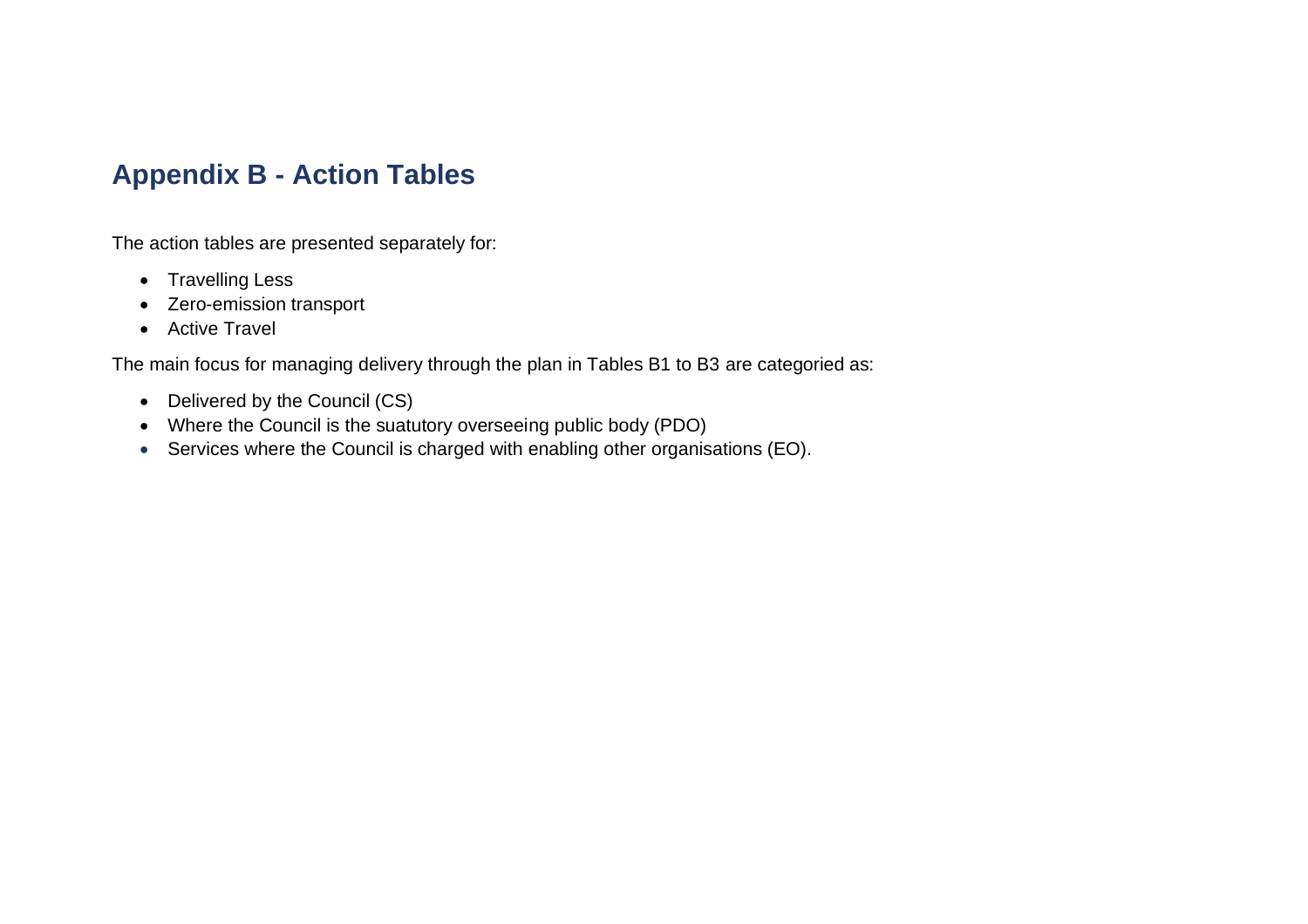#### **Table B1 – Travelling Less**

| <b>Action</b>                                                                                                                                                                                                                                                                                        | <b>Scope</b>                                                                                                                                                                                                                                                                                                                                                                                                                                                                                                                                                                                                                                                                                                                                           | <b>Timescale</b>                   | <b>Focus</b>       | <b>External</b><br><b>Factors</b>                                                                                                                                                                                                                                                                               | <b>Service Lead</b><br>and Supporting<br><b>Service Areas</b>                                                                              | <b>Stakeholder</b><br><b>Engagement</b> | <b>Resourcing</b>                                                                                                                                                                                                                                                                                                                              | <b>Monitoring</b>                                                                                                                                                                                                                                                                                                                                                                                                                                                                                                  |
|------------------------------------------------------------------------------------------------------------------------------------------------------------------------------------------------------------------------------------------------------------------------------------------------------|--------------------------------------------------------------------------------------------------------------------------------------------------------------------------------------------------------------------------------------------------------------------------------------------------------------------------------------------------------------------------------------------------------------------------------------------------------------------------------------------------------------------------------------------------------------------------------------------------------------------------------------------------------------------------------------------------------------------------------------------------------|------------------------------------|--------------------|-----------------------------------------------------------------------------------------------------------------------------------------------------------------------------------------------------------------------------------------------------------------------------------------------------------------|--------------------------------------------------------------------------------------------------------------------------------------------|-----------------------------------------|------------------------------------------------------------------------------------------------------------------------------------------------------------------------------------------------------------------------------------------------------------------------------------------------------------------------------------------------|--------------------------------------------------------------------------------------------------------------------------------------------------------------------------------------------------------------------------------------------------------------------------------------------------------------------------------------------------------------------------------------------------------------------------------------------------------------------------------------------------------------------|
| Prepare a<br>forward<br>programme for<br>the<br>decarbonisation<br>of transport<br>infrastructure<br>and services<br>including net-<br>zero<br>maintenance of<br>existing<br>infrastructure<br>and services,<br>and net-zero<br>construction<br>and operation<br>of new zero<br>carbon<br>solutions. | ◆ Prepare an asset management register<br>to account for all carbon associated with<br>Council owned transport assets including<br>embodied carbon. This includes: roads,<br>footpaths, parking areas, bus shelters,<br>vehicles, depots, garages, street lighting,<br>and other similar and related assets.<br>♦ Ensure that this takes account of the<br>current depot rationalisation project with<br>the move to a two depot approach and<br>with the decommissioning of Council<br>buildings due to increased staff remote<br>working patterns as a result of the<br>COVID19 Pandemic.<br>♦ Prepare a maintenance and renewal<br>plan for all assets to achieve<br>decarbonisation by 2045.<br>♦ Refresh the carbon account at least<br>annually. | 2023 - then<br>updated<br>annually | Corporate<br>(PDO) | The changing<br>economics of<br>the circular<br>economy will<br>mean that<br>whole life<br>carbon<br>associated with<br>assets may<br>change<br>Current<br>national target<br>for local<br>government is<br>to phase out<br>the need for<br>new petrol and<br>diesel cars and<br>vans by 2025 at<br>the latest. | <b>Fleet and Waste</b><br><b>Shared</b><br><b>Services; Asset</b><br>Management.<br>Energy &<br>Compliance;<br>Roads and<br>Transportation | <b>All Council</b><br>Services          | $\overline{\bullet}$ Council<br>Revenue for<br>staff costs.<br>◆ Council<br>Capital<br>◆ Various<br>Scottish<br>Government<br>funding<br>opportunities.<br>◆ Money is<br>held in TS,<br>so we have<br>to bid for it.<br>So building in<br>a resource to<br>apply for the<br>money. TS<br>being<br>centralised<br>more<br>regarding<br>funding. | $\triangle$ Assets<br>monitored on an<br>annual basis and<br>carbon<br>accounting needs<br>to be added.<br>$\triangle$ Key statistics<br>should be added<br>to the mandatory<br>climate change<br>reporting in the<br>Council.<br>$\bullet$ Will be<br>monitored and<br>reviewed by<br><b>Climate Change</b><br>Action Group on<br>a regular basis.<br>$\blacklozenge$ When a register<br>is developed, and<br>when actions are<br>developed, this<br>will be input into<br>internal risk<br>management<br>system. |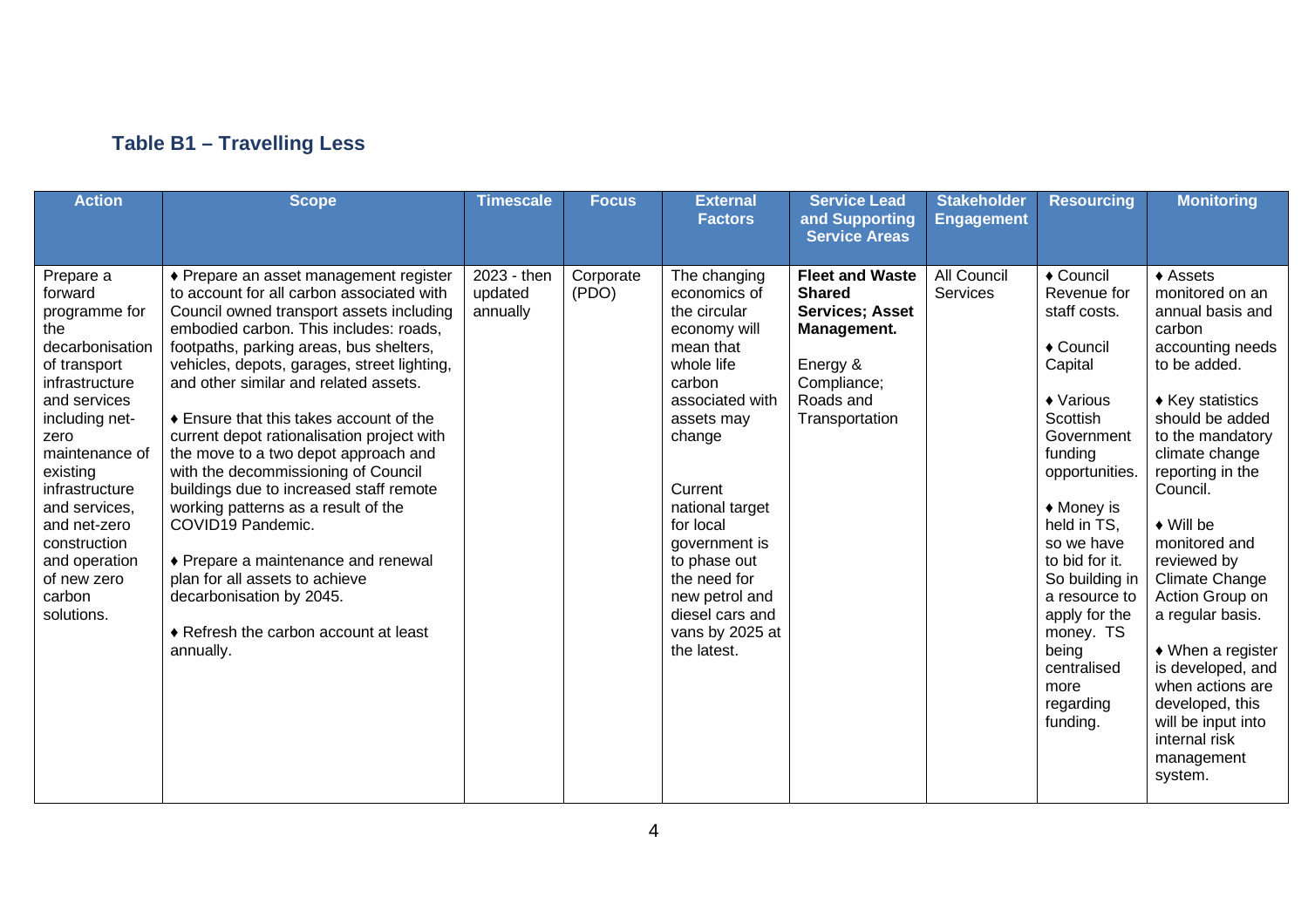| <b>Action</b>                                                                                                         | <b>Scope</b>                                                                                                                                                                                                                                                                                                                                                                                                                                                                                                                                                                                                                                                                                                                                                                                                                                                                                                                                                                                                                                                                                                                                                                                                                                                                                                                        | <b>Timescale</b> | <b>Focus</b>                                       | <b>External</b><br><b>Factors</b>                                                                                                                                                                                                                                                                                                                                                                                                                                                                                                                                                             | <b>Service Lead</b><br>and Supporting<br><b>Service Areas</b>                                                                                                     | <b>Stakeholder</b><br><b>Engagement</b>                                                                                                              | <b>Resourcing</b>                                                 | <b>Monitoring</b>                                                                                                                                                                                                                                                                                                                                                                     |
|-----------------------------------------------------------------------------------------------------------------------|-------------------------------------------------------------------------------------------------------------------------------------------------------------------------------------------------------------------------------------------------------------------------------------------------------------------------------------------------------------------------------------------------------------------------------------------------------------------------------------------------------------------------------------------------------------------------------------------------------------------------------------------------------------------------------------------------------------------------------------------------------------------------------------------------------------------------------------------------------------------------------------------------------------------------------------------------------------------------------------------------------------------------------------------------------------------------------------------------------------------------------------------------------------------------------------------------------------------------------------------------------------------------------------------------------------------------------------|------------------|----------------------------------------------------|-----------------------------------------------------------------------------------------------------------------------------------------------------------------------------------------------------------------------------------------------------------------------------------------------------------------------------------------------------------------------------------------------------------------------------------------------------------------------------------------------------------------------------------------------------------------------------------------------|-------------------------------------------------------------------------------------------------------------------------------------------------------------------|------------------------------------------------------------------------------------------------------------------------------------------------------|-------------------------------------------------------------------|---------------------------------------------------------------------------------------------------------------------------------------------------------------------------------------------------------------------------------------------------------------------------------------------------------------------------------------------------------------------------------------|
| Ensure<br>comprehensive<br>coverage of<br>facilities for<br>electric vehicles<br>including<br>charging<br>facilities. | ♦ Ensure West Dunbartonshire's EV<br>charging infrastructure network is<br>reliable, accessible, financially<br>sustainable and meets the demands of<br>motorists including affordable charging<br>options for households without off street<br>parking.<br>• Identify on and off street parking areas<br>suitable for home/destination and rapid<br>top up electric vehicle charging,<br>encouraging chargepoint operators to<br>install and operate facilities at these<br>locations including<br>SWARCO/Chargeplace<br>Scotland/Instavolt/Tesla/Gridserve/Podp<br>oint/Pulse and others including,<br>negotiating affordable tariffs for residents<br>and businesses at specific residential<br>and employment locations through<br>partnership agreements.<br>♦ Ensure development planning policies<br>recognise the need for a consistent<br>approach to growing EV charging<br>infrastructure and land use recognising<br>the different needs of home/destination<br>EV charging and rapid top up EV<br>charging.<br>• Input to prioritisation of Energy Grid<br>upgrade priorities, including support for<br>charge point providers as appropriate, to<br>ensure timely provision of upgrades for<br>local needs.<br>• Utilise recommendations as part of the<br>'Switched on Towns and Cities (SoTC)<br>Feasibility Study. | 2022-<br>Onwards | Corporate;<br>Wider<br>Community<br>(PDO, EO)<br>5 | $\triangle$ Improvement<br>of battery<br>technology, and<br>increasing EV<br>ranges so<br>charging<br>demand<br>evolving<br>rapidly.<br>◆ Costs for<br>EV's is likely to<br>reduce as<br>market<br>becomes more<br>competitive,<br>and as second<br>hand market<br>improves.<br>$\triangle$ Changes<br>and/or<br>improvement of<br>vehicle<br>charging<br>technologies.<br>$\triangle$ Changes in<br>service<br>provision and<br>access to<br>charge points<br>(e.g. the likes of<br>BP developing<br>EV 'fuelling<br>stations' and<br>therefore<br>increasing<br>electricity costs<br>for EV | <b>Roads and</b><br>Transportation;<br><b>Fleet and Waste</b><br><b>Shared</b><br>Services;<br><b>Planning</b><br>Asset<br>Management;<br>Energy &<br>Compliance; | $\triangle$ Charge<br>point network<br>providers;<br>$\triangleleft$ Scottish<br>Government:<br>$\triangleleft$ Scottish<br>Power<br><b>Networks</b> | ◆ Council<br>Revenue for<br>staff costs.<br>◆ Council<br>Capital. | $\blacklozenge$ Will be<br>monitored and<br>reviewed by<br>Climate Change<br>Action Group and<br>internal risk<br>management<br>system.<br>$\triangle$ Report to<br>Scottish<br>Government on<br>an annual basis<br>through<br>mandatory<br>climate change<br>reporting.<br>♦ Ensure national<br>Zapmap data is<br>fully up to date<br>including<br>recording of user<br>satisfaction |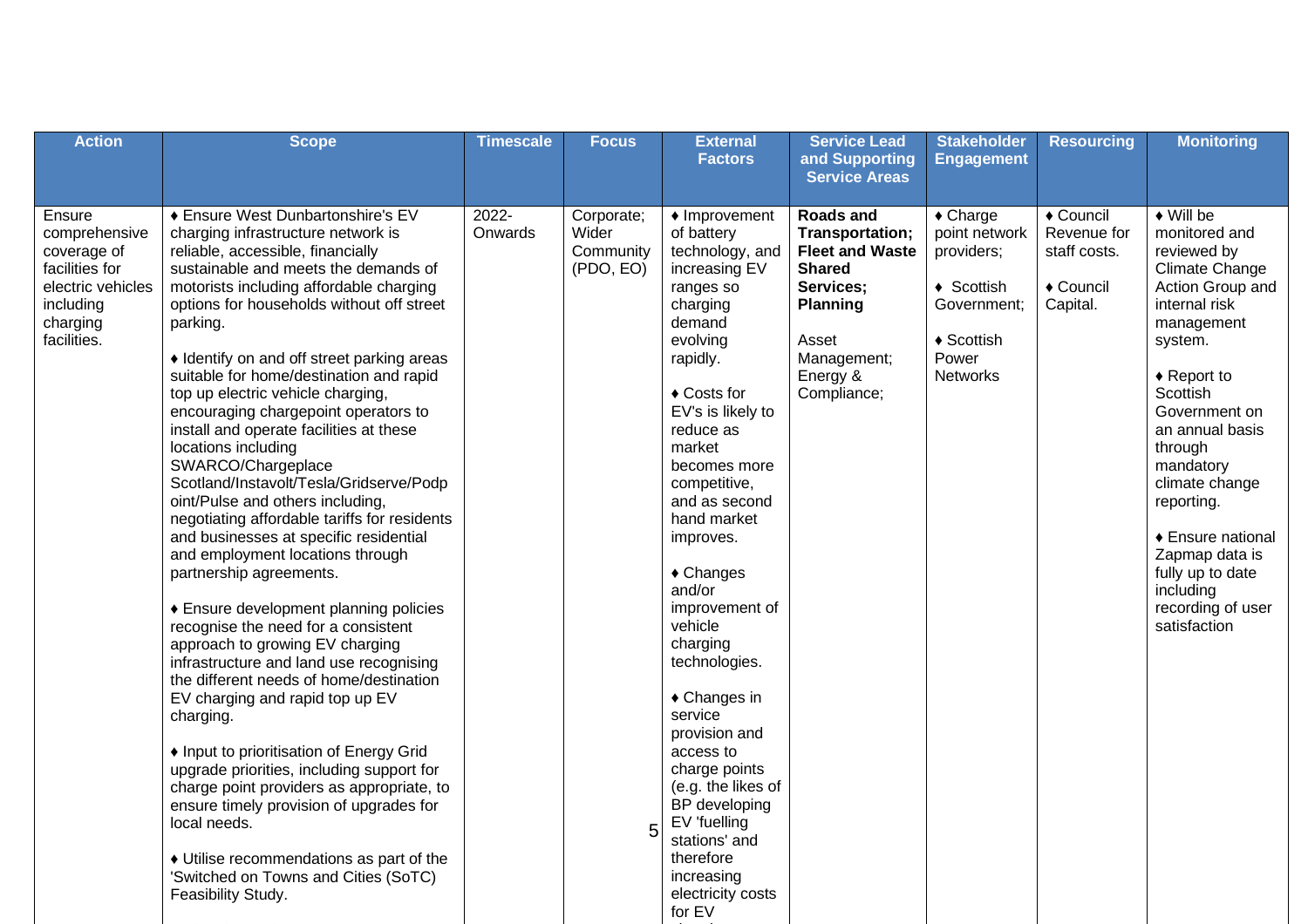| <b>Action</b>                                                                                                | <b>Scope</b>                                                                                                                                                                                                                                                                                                                                                                                                                                                                                                                                                                                                                                                                                                                                                                                                                                                                         | <b>Timescale</b>                                  | <b>Focus</b>              | <b>External</b><br><b>Factors</b>                                                                                                                                                                                                                                                                                                                                                                                                                                                                               | <b>Service Lead</b><br>and Supporting                                                                                                                                                        | <b>Stakeholder</b><br><b>Engagement</b>                                                                         | <b>Resourcing</b>                                           | <b>Monitoring</b>                                                                                                                                                                                                                                                                                                                                                                                                      |
|--------------------------------------------------------------------------------------------------------------|--------------------------------------------------------------------------------------------------------------------------------------------------------------------------------------------------------------------------------------------------------------------------------------------------------------------------------------------------------------------------------------------------------------------------------------------------------------------------------------------------------------------------------------------------------------------------------------------------------------------------------------------------------------------------------------------------------------------------------------------------------------------------------------------------------------------------------------------------------------------------------------|---------------------------------------------------|---------------------------|-----------------------------------------------------------------------------------------------------------------------------------------------------------------------------------------------------------------------------------------------------------------------------------------------------------------------------------------------------------------------------------------------------------------------------------------------------------------------------------------------------------------|----------------------------------------------------------------------------------------------------------------------------------------------------------------------------------------------|-----------------------------------------------------------------------------------------------------------------|-------------------------------------------------------------|------------------------------------------------------------------------------------------------------------------------------------------------------------------------------------------------------------------------------------------------------------------------------------------------------------------------------------------------------------------------------------------------------------------------|
| <b>Expand Electric</b><br>Vehicle (EV)<br>charging points<br>and facilities<br>across the<br>Council estate. | ♦ Set targets for transition to electric<br>vehicles building from current capability<br>to deliver up to 25% of distance travelled<br>in electric vehicles towards 100%.<br>♦ Ensure that the appropriate number of<br>fleet charging points are installed to<br>accommodate decarbonised fleet, taking<br>account of the changing characteristics<br>of the EV fleet, and the depot<br>rationalisation for building<br>use/consolidation and staff travel uses<br>(e.g. DLO for building repairs, etc.).<br>◆ The Climate Change Action Plan CCAP<br>will be used in discussions eith the<br>Climate Change Action Group to set<br>targets in line with overall net-zero<br>agenda.<br>• Utilise recommendations as part of the<br>'Switched on Fleets (SoF) Feasibility<br>Study. For example, to set targets for<br>number of vehicle charging points and<br>vehicle reductions. | 2022-2025<br>(Long-term<br>target of<br>$2030$ ). | Corporate;<br>(CS)<br>ี่ค | $\triangle$ Changes<br>and/or<br>improvement of<br>vehicle<br>charging<br>technologies.<br>$\triangle$ Changes in<br>service<br>provision and<br>access to<br>charge points<br>(e.g. the likes of<br>BP developing<br>EV 'fuelling<br>stations' and<br>therefore<br>increasing<br>electricity costs<br>for EV<br>charging.<br>$\triangle$ Requirements<br>for electricity<br>grid<br>improvements<br>and installation<br>of sub-stations<br>to accomodate<br>increased<br>relienace on<br>the national<br>grid. | <b>Service Areas</b><br><b>Fleet and Waste</b><br><b>Shared</b><br><b>Services; Asset</b><br>Management;<br>Corporate<br>Services.<br>Energy and<br>Compliance;<br>Roads &<br>Transportation | $\triangle$ Energy<br>Savings<br>Trust (EST);<br>$\triangle$ Transport<br>Scotland;<br>♦ Scottish<br>Government | • Council<br>Capital;<br>• Transport<br>Scotland<br>Funding | $\overline{\bullet}$ Will be<br>monitored and<br>reviewed by<br>CCAG on a<br>regular basis and<br>our internal risk<br>management<br>system.<br>◆Report to<br>Scottish<br>Government on<br>an annual basis<br>through<br>mandatory<br>climate change<br>reporting.<br><b>Scottish</b><br><b>Government</b><br>Targets:<br>• Where feasible,<br><b>Public Bodies</b><br>must<br>decarbonised<br>their fleet by<br>2025. |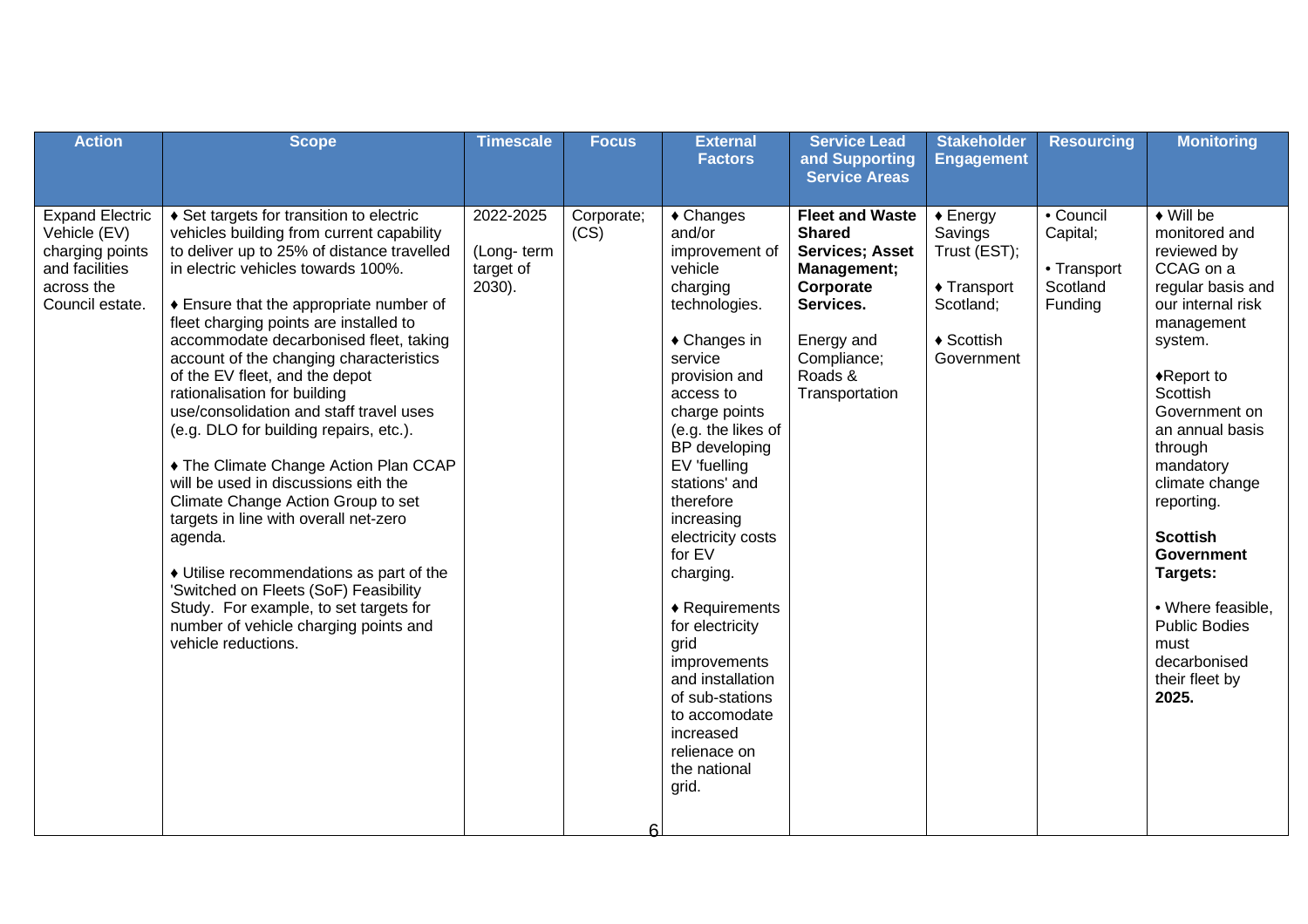| <b>Action</b>                                                                                                                                                                                                                                                     | <b>Scope</b>                                                                                                                                                                                                                                                                                                                                                                                                                                                                                                                                                                                                                                                                                                                          | <b>Timescale</b>                               | <b>Focus</b>      | <b>External</b><br><b>Factors</b>                                                                                                                                                                                                     | <b>Service Lead</b><br>and Supporting<br><b>Service Areas</b>                                                                                                          | <b>Stakeholder</b><br><b>Engagement</b>                                                                                   | <b>Resourcing</b>                                           | <b>Monitoring</b>                                                                                                                                                                                                                                                                                                                                                                                                  |
|-------------------------------------------------------------------------------------------------------------------------------------------------------------------------------------------------------------------------------------------------------------------|---------------------------------------------------------------------------------------------------------------------------------------------------------------------------------------------------------------------------------------------------------------------------------------------------------------------------------------------------------------------------------------------------------------------------------------------------------------------------------------------------------------------------------------------------------------------------------------------------------------------------------------------------------------------------------------------------------------------------------------|------------------------------------------------|-------------------|---------------------------------------------------------------------------------------------------------------------------------------------------------------------------------------------------------------------------------------|------------------------------------------------------------------------------------------------------------------------------------------------------------------------|---------------------------------------------------------------------------------------------------------------------------|-------------------------------------------------------------|--------------------------------------------------------------------------------------------------------------------------------------------------------------------------------------------------------------------------------------------------------------------------------------------------------------------------------------------------------------------------------------------------------------------|
| Consolidate<br>and reduce the<br>Council's pool<br>fleet, ensuring<br>that remaining<br>fossil fuel fleet<br>are replaced<br>with Ultra-Low<br>Emission<br>Vehicles<br>(ULEVs) or<br><b>Zero Emission</b><br>Vehicles<br>(ZEVs) where<br>technically<br>feasible. | ♦ A staff travel and fleet management<br>system will be developed and<br>implemented to encourage and support<br>sustainable travel choices.<br>♦ Encourage behaviour to limit use of car<br>as much as possible but when a car is<br>required it should be electric. Improved<br>management of low carbon transport -<br>develop procedure for this including<br>deployment of pool e-bikes.<br>◆ Review use of remaining fossil fuel<br>powered vehicles taking account of depot<br>rationalisation and ensure internal<br>financial and carbon accounting are<br>aligned with net-zero objectives including<br>offsetting any unavoidable fossil fuel use.<br>• This action is also included in the<br>Climate Change Action Plan. | 2022-2025<br>(Long-term<br>target of<br>2030). | Corporate<br>(CS) | $\triangle$ Improvement<br>of battery<br>technology,<br>therefore<br>increasing EV<br>ranges.<br>◆ Costs for<br>EV's is likely to<br>reduce as<br>market<br>becomes more<br>competative,<br>and as second<br>hand market<br>improves. | <b>Fleet &amp; Waste</b><br><b>Shared</b><br><b>Services</b> ; Asset<br>Management;<br>Corporate<br>Services.<br>Roads &<br>Transportation;<br>Energy &<br>Compliance; | $\triangle$ Energy<br>Savings<br>Trust (EST);<br>$\triangle$ Transport<br>Scotland;<br>$\triangle$ Scottish<br>Government | • Council<br>Capital;<br>• Transport<br>Scotland<br>Funding | $\bullet$ Will be<br>monitored and<br>reviewed by<br>CCAG on a<br>regular basis and<br>our internal risk<br>management<br>system.<br>$\triangle$ Report to<br>Scottish<br>Government on<br>an annual basis<br>through<br>mandatory<br>climate change<br>reporting.<br><b>Scottish</b><br><b>Government</b><br>Targets:<br>• Where feasible,<br><b>Public Bodies</b><br>must decarbonise<br>their fleet by<br>2025. |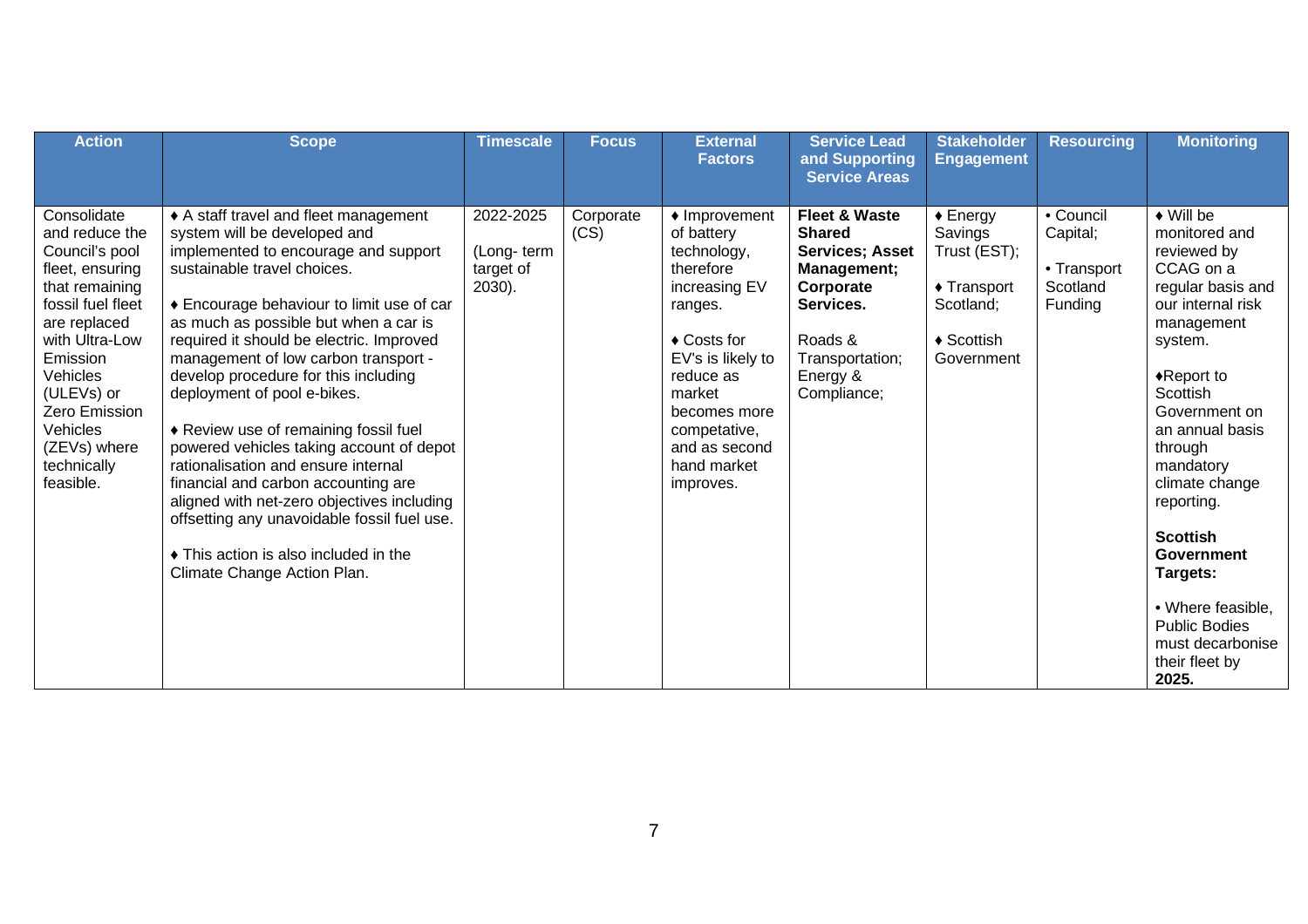| <b>Action</b>                                                                                                                                                         | <b>Scope</b>                                                                                                                                                                                                                                                                                                                                                                                                                                                                                                 | <b>Timescale</b> | <b>Focus</b>                                 | <b>External</b><br><b>Factors</b>                                                                                                                 | <b>Service Lead</b><br>and Supporting<br><b>Service Areas</b>                   | <b>Stakeholder</b><br><b>Engagement</b>                                                                   | <b>Resourcing</b>                                                                                                                                                 | <b>Monitoring</b>                                                                                                                                                                                                                                                        |
|-----------------------------------------------------------------------------------------------------------------------------------------------------------------------|--------------------------------------------------------------------------------------------------------------------------------------------------------------------------------------------------------------------------------------------------------------------------------------------------------------------------------------------------------------------------------------------------------------------------------------------------------------------------------------------------------------|------------------|----------------------------------------------|---------------------------------------------------------------------------------------------------------------------------------------------------|---------------------------------------------------------------------------------|-----------------------------------------------------------------------------------------------------------|-------------------------------------------------------------------------------------------------------------------------------------------------------------------|--------------------------------------------------------------------------------------------------------------------------------------------------------------------------------------------------------------------------------------------------------------------------|
| Expand<br>provision of<br>shared electric<br>vehicles to<br>residents and<br>staff to ensure<br>all areas have<br>easy access to<br>shared electric<br>vehicles.      | ♦ Set up a low carbon vehicle partnership<br>to enable pooling of Council vehicles<br>through partnerships with car club<br>operators. This will also assist in<br>ensuring open use of cars across all<br>parts of the Council and its partners.<br>♦ Ensure comprehensive coverage of<br>electric shared cars for all areas with a<br>current or potential demand for their use.                                                                                                                           | 2023<br>Onwards  | Corporate;<br>Wider<br>Community<br>(CS, EO) | $\triangle$ Rate of<br>expansion of<br>car club sector<br>$\triangle$ Changing<br>contribution of<br>peer to peer<br>and fleet based<br>car clubs | <b>Fleet &amp; Waste</b><br><b>Shared</b><br>Services; Legal<br><b>Services</b> | $\triangle$ Enterprise,<br>Hertz,<br>CoWheels<br>and other car<br>club<br>operators<br>$\triangle$ CoMoUK | ◆ Council<br>Revenue for<br>staff costs.<br>◆ Council<br>Capital<br>◆ Various<br>Scottish<br>Government<br>funding<br>opportunities<br>$-e.g.$<br><b>Sustrans</b> | $\blacklozenge$ Will be<br>monitored and<br>reviewed by<br>CCAG on a<br>regular basis and<br>our internal risk<br>management<br>system.<br>$\triangle$ Report to<br>Scottish<br>Government on<br>an annual basis<br>through<br>mandatory<br>climate change<br>reporting. |
| Designate<br>some streets<br>and areas as<br>Low Emission<br>Zones (LEZ) to<br>help accelerate<br>the take up of<br>zero emission<br>transport in<br>these locations. | • Identify where higher emission vehicles<br>including delivery van traffic could have<br>new incentives to switch to electric<br>vehicles by designating certain<br>residential streets as LEZ. Need to avoid<br>situation where companies moving to<br>cleaner vehicles are undercut by<br>companies using legacy fleets.<br>♦ Pinpoint areas with higher pollution and<br>emissions, including outside schools, etc.<br>This will be identified using national<br>datasets or Council's own sensory data. | 2024<br>Onwards  | Corporate;<br>Wider<br>Community<br>(PDO)    | ◆ Need to set<br>limits<br>recognising<br>need to support<br>wider trends in<br>rate of<br>decarbonisation<br>of PSV, LGV<br>and HGV<br>vehicles  | Roads &<br>Transportation;<br><b>Air Quality</b><br>Team                        | $\triangle$ Energy<br><b>Saving Trust</b>                                                                 | ◆ Council<br>Revenue for<br>staff costs.<br>◆ Council<br>Capita<br>Government<br>and Energy<br><b>Saving Trust</b><br>funding                                     | As previous.                                                                                                                                                                                                                                                             |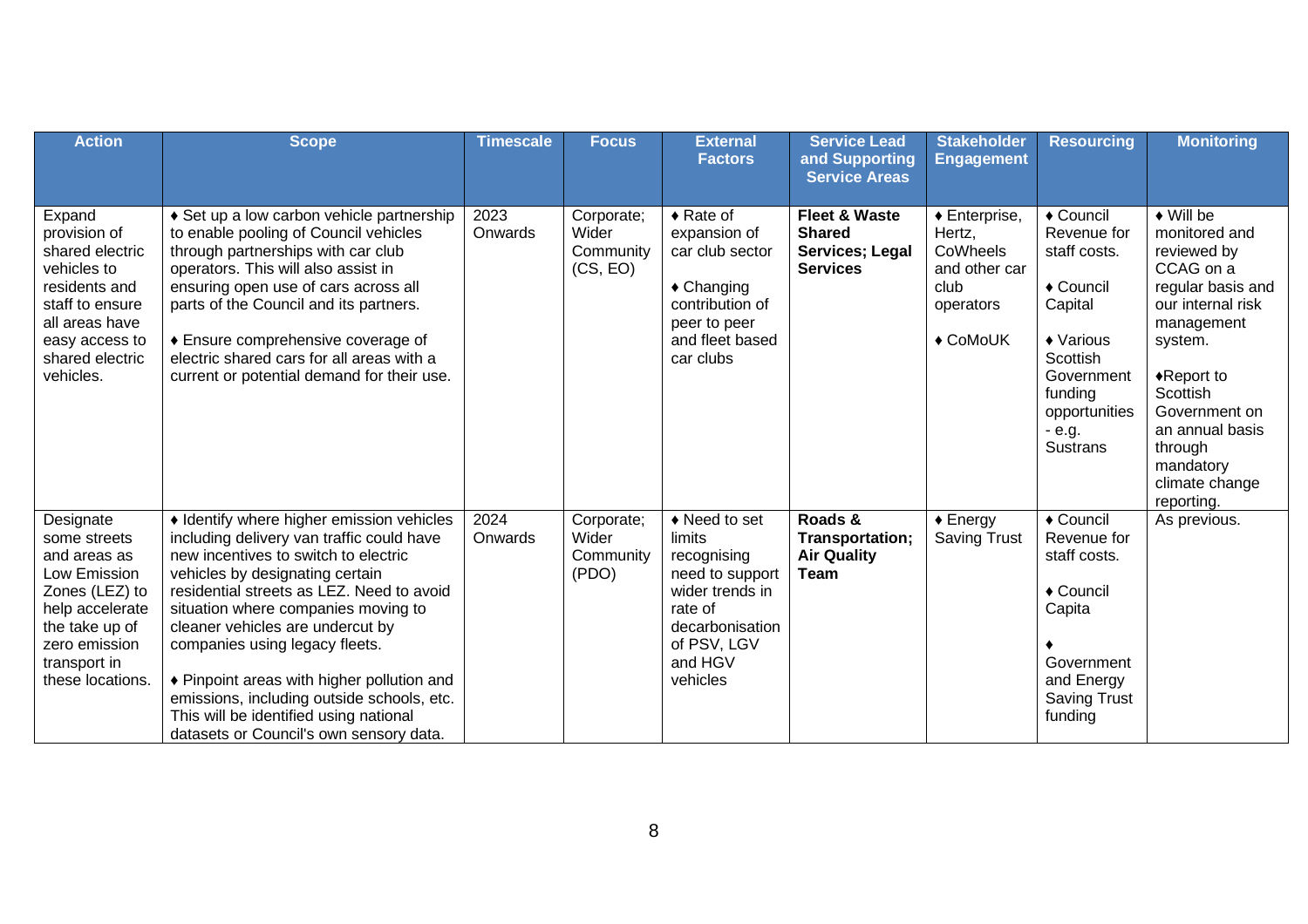| <b>Action</b>                                                                                                                                                                                                | <b>Scope</b>                                                                                                                                                                                                                                                                                                                                                                                                                                                                                                                                                                                                                                                                                                                                                                                                                                                                                                                                                                                                                                                                                  | <b>Timescale</b> | <b>Focus</b>                              | <b>External</b><br><b>Factors</b>                                                                                                                                                                             | <b>Service Lead</b><br>and Supporting<br><b>Service Areas</b>                                                                                                             | <b>Stakeholder</b><br><b>Engagement</b> | <b>Resourcing</b>                                                                                                 | <b>Monitoring</b>                                                                                                                                                                                                                                                         |
|--------------------------------------------------------------------------------------------------------------------------------------------------------------------------------------------------------------|-----------------------------------------------------------------------------------------------------------------------------------------------------------------------------------------------------------------------------------------------------------------------------------------------------------------------------------------------------------------------------------------------------------------------------------------------------------------------------------------------------------------------------------------------------------------------------------------------------------------------------------------------------------------------------------------------------------------------------------------------------------------------------------------------------------------------------------------------------------------------------------------------------------------------------------------------------------------------------------------------------------------------------------------------------------------------------------------------|------------------|-------------------------------------------|---------------------------------------------------------------------------------------------------------------------------------------------------------------------------------------------------------------|---------------------------------------------------------------------------------------------------------------------------------------------------------------------------|-----------------------------------------|-------------------------------------------------------------------------------------------------------------------|---------------------------------------------------------------------------------------------------------------------------------------------------------------------------------------------------------------------------------------------------------------------------|
| Introduce bus<br>service<br>improvement<br>partnerships<br>(BSIP) with all<br>local operators<br>to ensure that<br>local travel<br>needs are fully<br>met for all<br>people to live<br>well without a<br>car | ♦ Review where bus priority could help to<br>make bus travel times more competitive.<br>• Improve information about bus<br>provision including working with<br>operators to ensure accessible,<br>affordable and up to date travel<br>information for all including real time<br>updates at stops.<br>♦ Ensure bus routes interchange with<br>other transport including safe walking<br>routes to stops<br>♦ Ensure reliable service provision by<br>planning joint approaches with operators<br>to ensure buses can operate to schedule<br>during periods of disruption such as<br>roadworks.<br>• Introduce incentives including support<br>for ticket purchase and new facilities for<br>local bus operators to adopt electric and<br>other zero emission buses as widely as<br>possible and as early as possible on the<br>West Dunbartonshire network<br>♦ Support the development of demand<br>responsive transport supply (including<br>taxis) to link with bus services to expand<br>public transport network coverage to all<br>people including those with more limited<br>mobility | 2023<br>onwards  | Corporate;<br>Wider<br>Community<br>(PDO) | $\triangle$ Increasing<br>dependence of<br>bus industry on<br>national funding<br>with national<br>influence on<br>provision<br>including<br>changing<br>provision of<br>grants and<br>concessionary<br>fares | <b>Roads and</b><br>Transportation;<br>Human<br><b>Resources</b><br>Communications;<br>Energy &<br>Compliance;<br>Roads &<br>Transportation,<br>Education;<br><b>HSCP</b> | $\triangle$ Transport<br>Scotland       | ◆ Council<br>Revenue for<br>staff costs.<br>◆ Council<br>Capital<br>◆Transport<br>Scotland<br><b>BSIP</b> funding | $\bullet$ Will be<br>monitored and<br>reviewed by<br><b>Climate Change</b><br>Action Group and<br>internal risk<br>management<br>system.<br>$\triangle$ Report to<br>Scottish<br>Government on<br>an annual basis<br>through<br>mandatory<br>climate change<br>reporting. |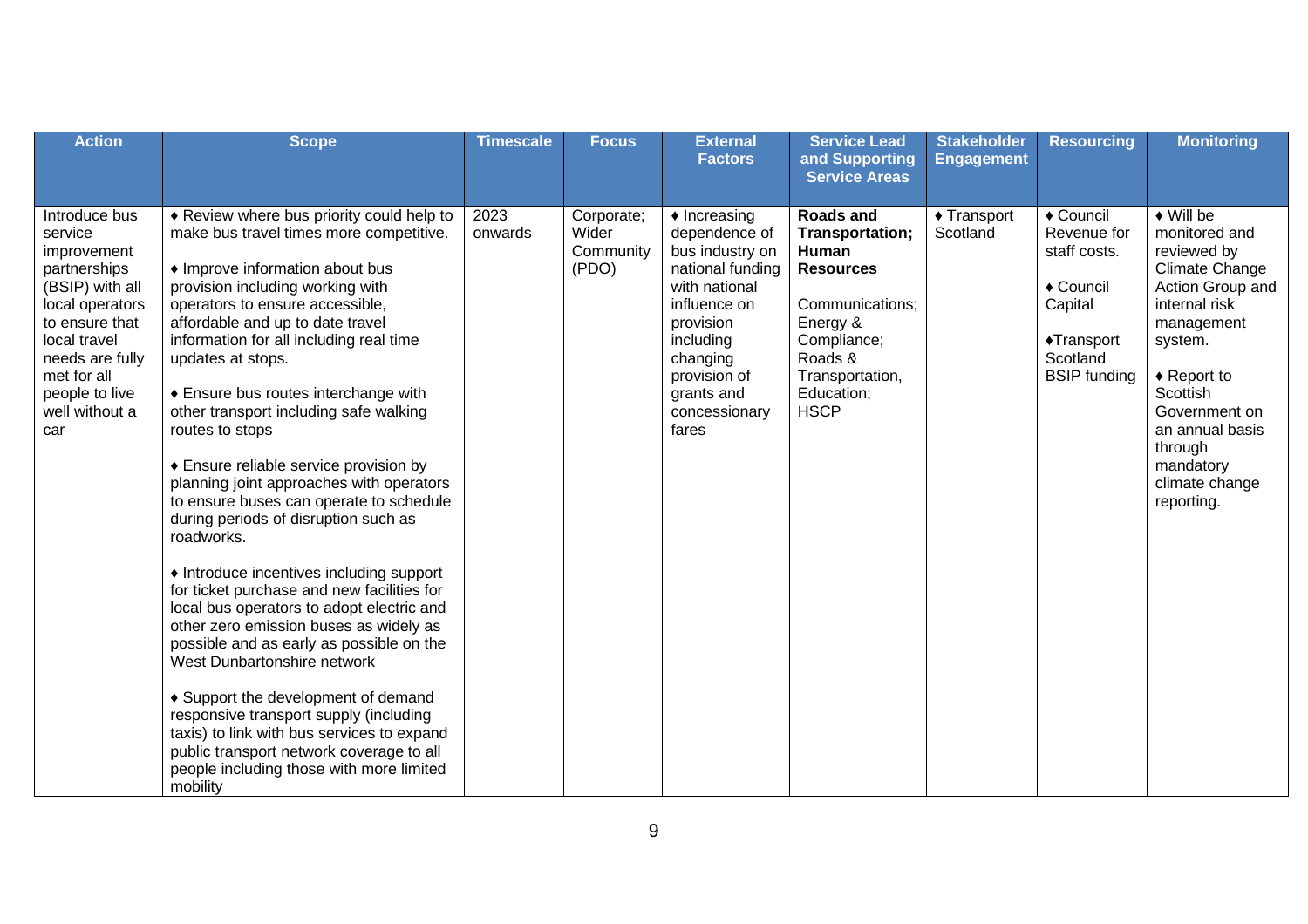| <b>Action</b>                                                           | <b>Scope</b>                                                                                                                                                | <b>Timescale</b> | <b>Focus</b>                | <b>External</b><br><b>Factors</b> | <b>Service Lead</b><br>and Supporting<br><b>Service Areas</b> | <b>Stakeholder</b><br><b>Engagement</b> | <b>Resourcing</b>                                  | <b>Monitoring</b> |
|-------------------------------------------------------------------------|-------------------------------------------------------------------------------------------------------------------------------------------------------------|------------------|-----------------------------|-----------------------------------|---------------------------------------------------------------|-----------------------------------------|----------------------------------------------------|-------------------|
| Reform<br>regulatory<br>systems to<br>align with net-<br>zero transport | ♦ Progressively increase licensing<br>charges for fossil fuelled taxis and private<br>hire vehicles to encourage all operators<br>to use electric vehicles. | 2024<br>Onwards  | Wider<br>Community<br>(PDO) |                                   | <b>Legal Services;</b><br>Licensing;<br><b>Procurement</b>    |                                         | $\triangle$ Council<br>Revenue for<br>staff costs. | As previous.      |
|                                                                         | ♦ Restrict council use of taxis and private<br>hire vehicles to companies able to supply<br>electric vehicles.                                              |                  |                             |                                   |                                                               |                                         |                                                    |                   |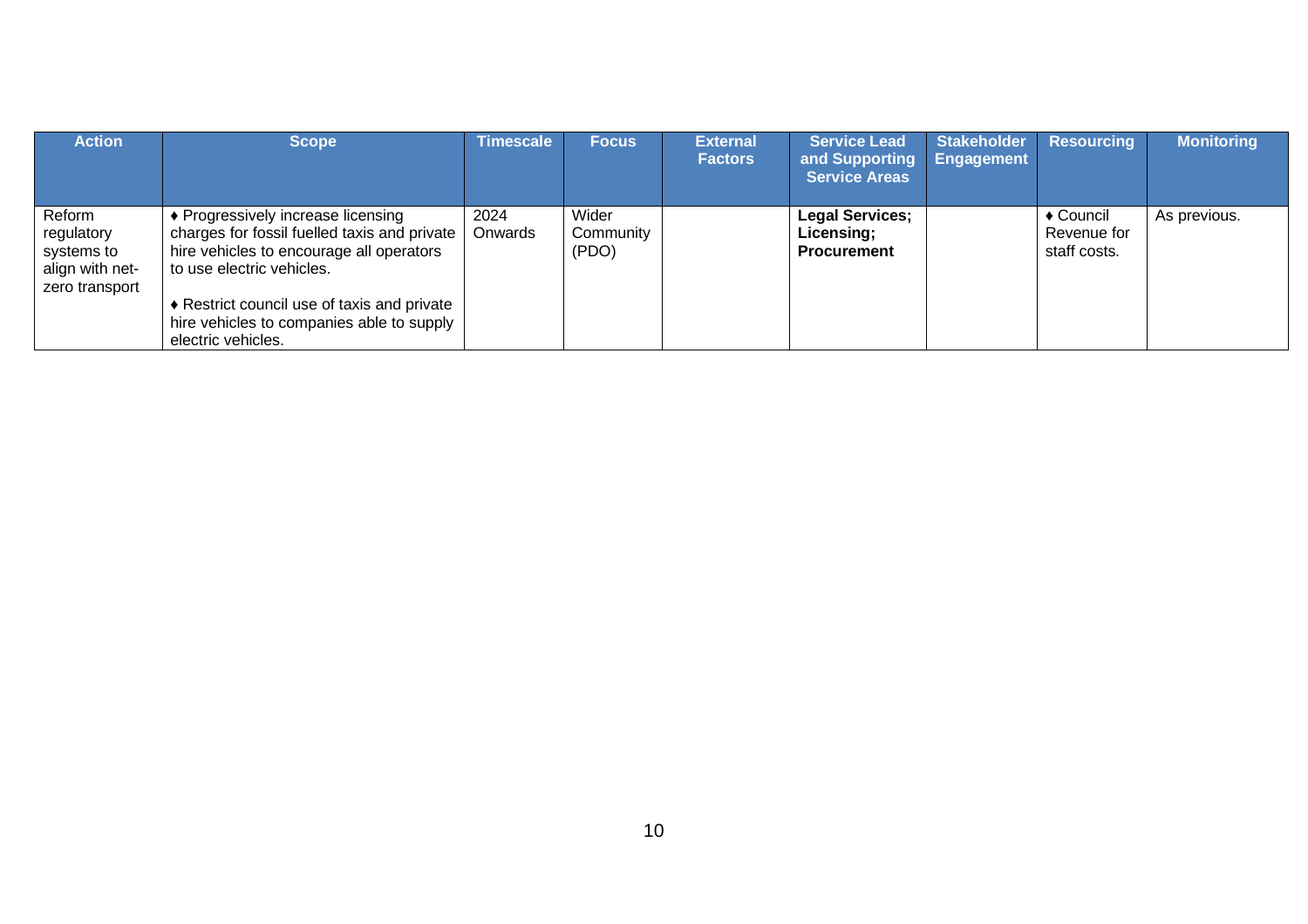#### **Table B2 – Zero-Emission Transport**

| <b>Action</b>                                                                                                                                                                                     | <b>Scope</b>                                                                                                                                                                                                                                                                                                                                                                                                                                                                                                                                                                                                                                                                                                                                                                                                                                                                                                                                                                                                                                                                                                                                | <b>Timescale</b> | <b>Focus</b>                              | <b>External</b><br><b>Factors</b>                                                                                                                                                                                           | <b>Service Lead</b><br>and Supporting<br><b>Service Areas</b>                                                                                                                                                                                                              | <b>Stakeholder</b><br><b>Engagement</b>                                                                                                                                                              | <b>Resourcing</b>                                                                                                                                   | <b>Monitoring</b>                                                                                                                                                                                                                                                                |
|---------------------------------------------------------------------------------------------------------------------------------------------------------------------------------------------------|---------------------------------------------------------------------------------------------------------------------------------------------------------------------------------------------------------------------------------------------------------------------------------------------------------------------------------------------------------------------------------------------------------------------------------------------------------------------------------------------------------------------------------------------------------------------------------------------------------------------------------------------------------------------------------------------------------------------------------------------------------------------------------------------------------------------------------------------------------------------------------------------------------------------------------------------------------------------------------------------------------------------------------------------------------------------------------------------------------------------------------------------|------------------|-------------------------------------------|-----------------------------------------------------------------------------------------------------------------------------------------------------------------------------------------------------------------------------|----------------------------------------------------------------------------------------------------------------------------------------------------------------------------------------------------------------------------------------------------------------------------|------------------------------------------------------------------------------------------------------------------------------------------------------------------------------------------------------|-----------------------------------------------------------------------------------------------------------------------------------------------------|----------------------------------------------------------------------------------------------------------------------------------------------------------------------------------------------------------------------------------------------------------------------------------|
| Reduce the<br>demand for<br>travel by<br>improving<br>access to<br>opportunities<br>for more local<br>and/or shorter<br>trips, vehicle<br>sharing, and<br>access to<br>Zero-Emission<br>transport | • Monitor and manage access to<br>opportunity including benchmarking the<br>opportunities for people to access goods<br>and services locally compared with other<br>parts of Scotland. The plan to tackle<br>gaps in access should identify and<br>update land use planning, information,<br>parking, transport and neighbourhood<br>plans to tackle identified gaps.<br>• Use completed review of speed limits<br>to prioritise wider introduction of 20mph<br>zones through phased introduction,<br>prioritising key pedestrian routes and<br>areas<br>• Implement community plan and NPF4<br>proposals for improved local services<br>including Council service point locations.<br>And implementing the national 20<br>minute neighbourhood concept, Partner<br>with service providers and suppliers to<br>support delivery of more local services<br>including selected NHS services<br>delivered through local health centres,<br>community schools facilities and<br>supporting the sale of additional goods<br>through local retailers including local<br>affordable fresh food and vegetables<br>♦ Traffic management improvements | 2022<br>Onwards  | Corporate;<br>Wider<br>Community<br>(PDO) | Wider public<br>debate about<br>travel demand<br>needs will<br>partly shape<br>terms of local<br>debate and<br>require local<br>responses to<br>what is<br>happening<br>nationally<br>including on<br>road pricing<br>plans | <b>Regeneration;</b><br><b>Planning; Roads</b><br>and<br>Transportation;<br><b>Communities;</b><br>Greenspace<br>Energy and<br>Compliance;<br>Asset<br>Management;<br>Communications:<br>Communities:<br>Education; HSCP;<br>GIS; Air Quality;<br>Environmental<br>Health. | $\triangle$ Local<br>Community<br>including<br>town<br>centre/retail<br>forums and<br>residents<br>associations<br>◆ Funders -<br>Scottish<br>government<br>(via Sustrans,<br>Paths for All,<br>etc) | ◆ Council<br>Revenue for<br>staff costs.<br>◆ Council<br>Capital<br>♦ Sustrans;<br>♦ Various<br>Scottish<br>Government<br>funding<br>opportunities. | $\overline{\bullet}$ Will be<br>monitored and<br>reviewed by<br>Climate<br>Change Action<br>Group and<br>internal risk<br>management<br>system.<br>$\triangle$ Report to<br>Scottish<br>Government<br>on an annual<br>basis through<br>mandatory<br>climate change<br>reporting. |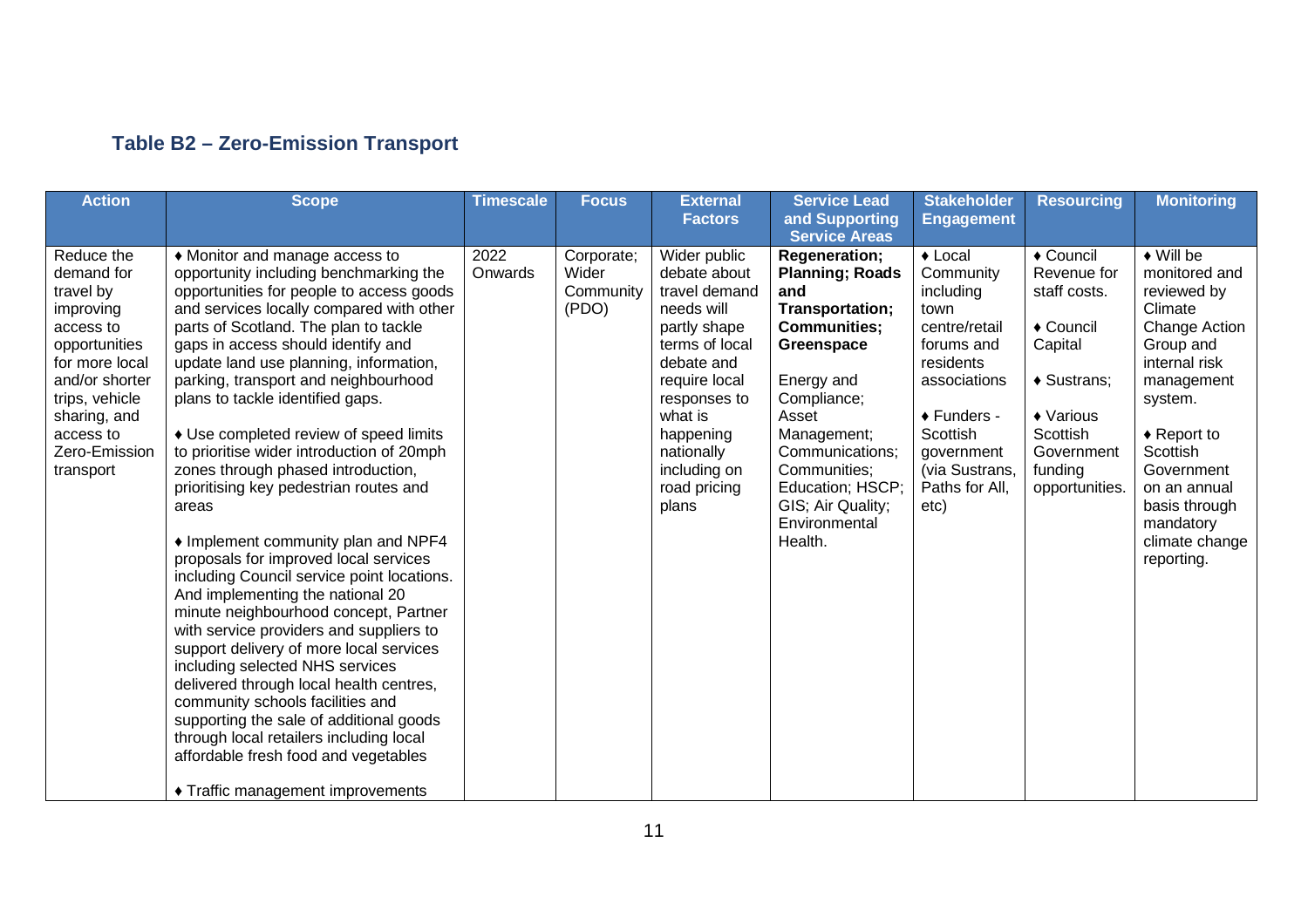| <b>Action</b>                                                                                                                                                                                                                                                                                                                                                                     | <b>Scope</b>                                                                                                                                                                                                                                                                                                                                                                                                                                                                                                                                                                                                                                                                                                                                                                                                                                                                                                                                        | <b>Timescale</b> | <b>Focus</b>                    | <b>External</b><br><b>Factors</b>                                                                                                         | <b>Service Lead</b><br>and Supporting                                                                                                      | <b>Stakeholder</b><br><b>Engagement</b>                                                                                                                                                              | <b>Resourcing</b>                                                                                                                 | <b>Monitoring</b>                                                                                                                                                                                                                                                                |
|-----------------------------------------------------------------------------------------------------------------------------------------------------------------------------------------------------------------------------------------------------------------------------------------------------------------------------------------------------------------------------------|-----------------------------------------------------------------------------------------------------------------------------------------------------------------------------------------------------------------------------------------------------------------------------------------------------------------------------------------------------------------------------------------------------------------------------------------------------------------------------------------------------------------------------------------------------------------------------------------------------------------------------------------------------------------------------------------------------------------------------------------------------------------------------------------------------------------------------------------------------------------------------------------------------------------------------------------------------|------------------|---------------------------------|-------------------------------------------------------------------------------------------------------------------------------------------|--------------------------------------------------------------------------------------------------------------------------------------------|------------------------------------------------------------------------------------------------------------------------------------------------------------------------------------------------------|-----------------------------------------------------------------------------------------------------------------------------------|----------------------------------------------------------------------------------------------------------------------------------------------------------------------------------------------------------------------------------------------------------------------------------|
|                                                                                                                                                                                                                                                                                                                                                                                   | including controlled access to certain<br>streets, including in town centres, where<br>required to improve access for local<br>residents and, businesses and<br>emergency vehicle consistent with<br>creating walkable neighbourhoods.                                                                                                                                                                                                                                                                                                                                                                                                                                                                                                                                                                                                                                                                                                              |                  |                                 |                                                                                                                                           | <b>Service Areas</b>                                                                                                                       |                                                                                                                                                                                                      |                                                                                                                                   |                                                                                                                                                                                                                                                                                  |
| Improve<br>information<br>about<br>sustainable<br>transport<br>opportunities<br>and options<br>including<br>sharing of data<br>on travel<br>patterns<br>amongst<br>people and<br>businesses to<br>assist with<br>collaborative<br>planning. This<br>should ensure<br>that<br>information<br>and data is<br>clear, easy to<br>understand,<br>accurate and<br>easily<br>accessible. | ♦ Encouragement for every travel<br>decision to be informed by sustainability<br>principles (implementing the national<br>transport strategy transport hierarchy<br>concept)<br>♦ Promote road sharing policies to<br>explain to local residents and<br>businesses the recent changes in the<br>highway code that place a greater<br>responsibility on vehicle users to protect<br>walkers and cyclists.<br>♦ Set up a sustainable transport forum<br>(as part of the Climate Change<br>Community Forum) to agree<br>opportunities and barriers for<br>sustainable travel with detailed 'how to<br>travel sustainability guides" targeted by<br>population segment and council staff<br>group.<br>• Map access to opportunities showing<br>travel time, cost and safety factors<br>affecting access for car and non car<br>travel options. Publish this as open GIS<br>data, with layers for travel data,<br>public/crowd sourced inputs, and other | 2022-2045        | Wider<br>Community<br>(PDO, EO) | Ensure local<br>inputs<br>respond to<br>evolving<br>national<br>debates such<br>as on new<br><b>Highway Code</b><br>and new<br>technology | <b>Roads and</b><br>Transportation;<br><b>Communications</b><br>Communities;<br>Energy &<br>Compliance;<br>Regeneration;<br>Planning (GIS) | $\triangle$ Local<br>Community<br>including<br>town<br>centre/retail<br>forums and<br>residents<br>associations<br>◆ Funders -<br>Scottish<br>government<br>(via Sustrans,<br>Paths for All,<br>etc) | ◆ Council<br>Revenue for<br>staff costs.<br>◆ Council<br>Capital<br>$\triangle$ Paths for<br>All - Smarter<br>Choices<br>Funding; | $\overline{\bullet}$ Will be<br>monitored and<br>reviewed by<br>Climate<br>Change Action<br>Group and<br>internal risk<br>management<br>system.<br>$\triangle$ Report to<br>Scottish<br>Government<br>on an annual<br>basis through<br>mandatory<br>climate change<br>reporting. |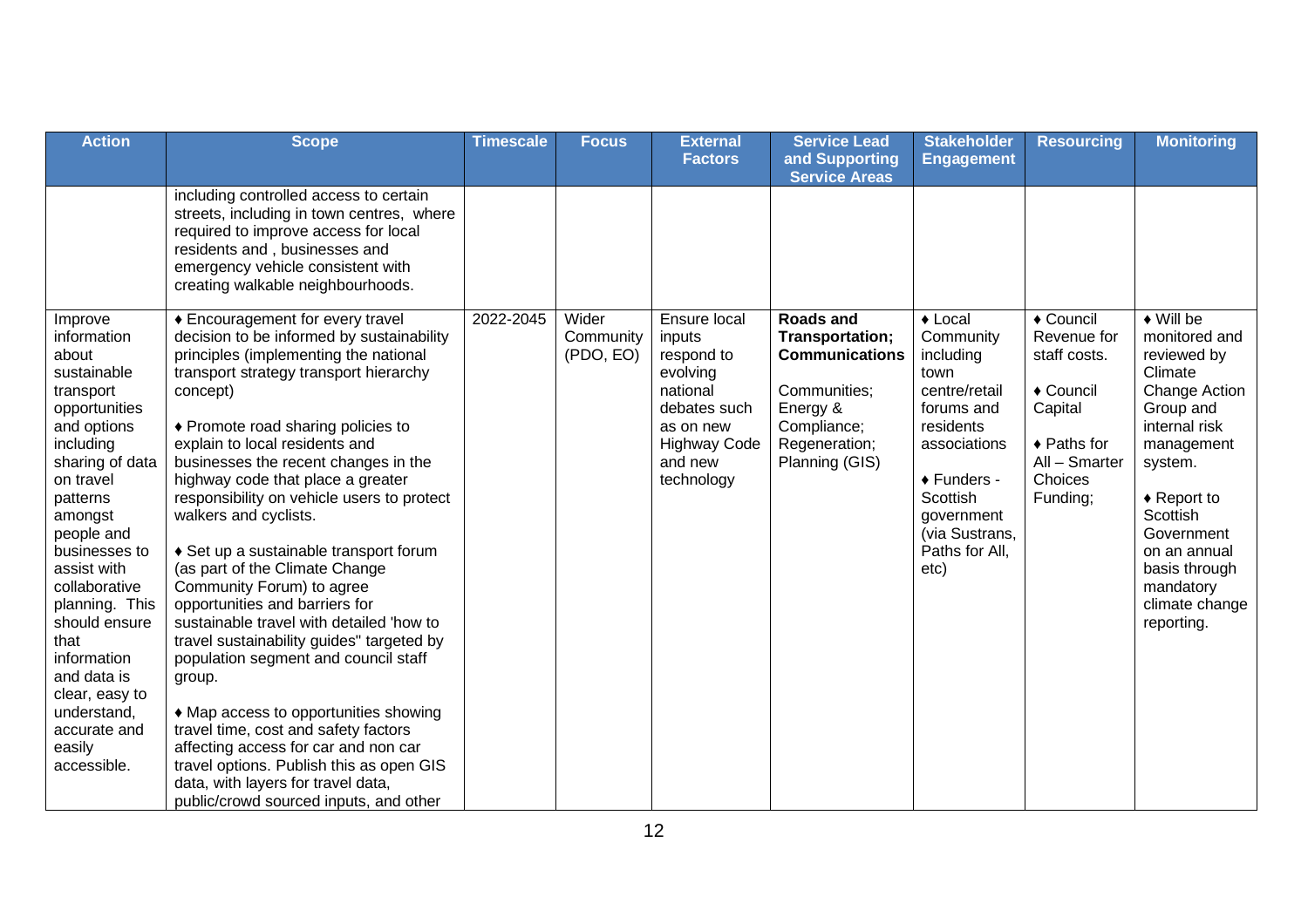| <b>Action</b>                                                                                                                                | <b>Scope</b>                                                                                                                                                                                                                                                                                                                                                                                                                                                                                                                                                                                                                                                                                                                                                                                                                        | <b>Timescale</b> | Focus                                     | <b>External</b><br><b>Factors</b>                                                                                 | <b>Service Lead</b><br>and Supporting<br><b>Service Areas</b>                                                               | <b>Stakeholder</b><br><b>Engagement</b>                                                                                                                                                              | <b>Resourcing</b>                                                | <b>Monitoring</b>                                                                                                                                                                                                                                                     |
|----------------------------------------------------------------------------------------------------------------------------------------------|-------------------------------------------------------------------------------------------------------------------------------------------------------------------------------------------------------------------------------------------------------------------------------------------------------------------------------------------------------------------------------------------------------------------------------------------------------------------------------------------------------------------------------------------------------------------------------------------------------------------------------------------------------------------------------------------------------------------------------------------------------------------------------------------------------------------------------------|------------------|-------------------------------------------|-------------------------------------------------------------------------------------------------------------------|-----------------------------------------------------------------------------------------------------------------------------|------------------------------------------------------------------------------------------------------------------------------------------------------------------------------------------------------|------------------------------------------------------------------|-----------------------------------------------------------------------------------------------------------------------------------------------------------------------------------------------------------------------------------------------------------------------|
|                                                                                                                                              | Council data on use and identified<br>challenges.                                                                                                                                                                                                                                                                                                                                                                                                                                                                                                                                                                                                                                                                                                                                                                                   |                  |                                           |                                                                                                                   |                                                                                                                             |                                                                                                                                                                                                      |                                                                  |                                                                                                                                                                                                                                                                       |
| Develop a<br>consistent<br>approach to<br>land use<br>planning and<br>sustainable<br>transport<br>(including<br>active travel<br>provisions) | ♦ Publish guidelines for sustainable<br>transport in new developments including<br>requirements for travel plans and new<br>parking standards consistent with<br>neighbourhood parking needs. Link to<br>evolving new national guidance (e.g.<br>SCOTS) and social justice policies for<br>access to all, not only parking.<br>♦ Ensure that all new Council and<br>private developments integrate a net<br>zero transport approach (e.g. car<br>parking standards consistent with need,<br>infrastructure, parking for cycles and EV<br>Charge Points, etc.)<br>• Undertake a strategic environmental<br>assessment of sustainable transport<br>approaches in the proposed new<br>development plan.<br>◆ Prepare travel plan for Queen's Quay<br>to bring transport aims into line with<br>sustainability aims for the development | $2022 -$<br>2045 | Corporate;<br>Wider<br>Community<br>(PDO) | Evolving<br>approaches<br>under National<br>Planning<br>Framework 4<br>(NPF4); and<br>new building<br>regulations | <b>Planning and</b><br><b>Building</b><br>Standards.<br>Roads and<br>Transport,<br>Regeneration;<br>Energy &<br>Compliance. | $\triangle$ Local<br>Community<br>including<br>town<br>centre/retail<br>forums and<br>residents<br>associations<br>◆ Funders -<br>Scottish<br>government<br>(via Sustrans,<br>Paths for All,<br>etc) | ◆ Council<br>Revenue for<br>staff costs.<br>◆ Council<br>Capital | $\bullet$ Will be<br>monitored and<br>reviewed by<br>Climate<br>Change Action<br>Group and<br>internal risk<br>management<br>system.<br>$\triangle$ Report to<br>Scottish<br>Government<br>on an annual<br>basis through<br>mandatory<br>climate change<br>reporting. |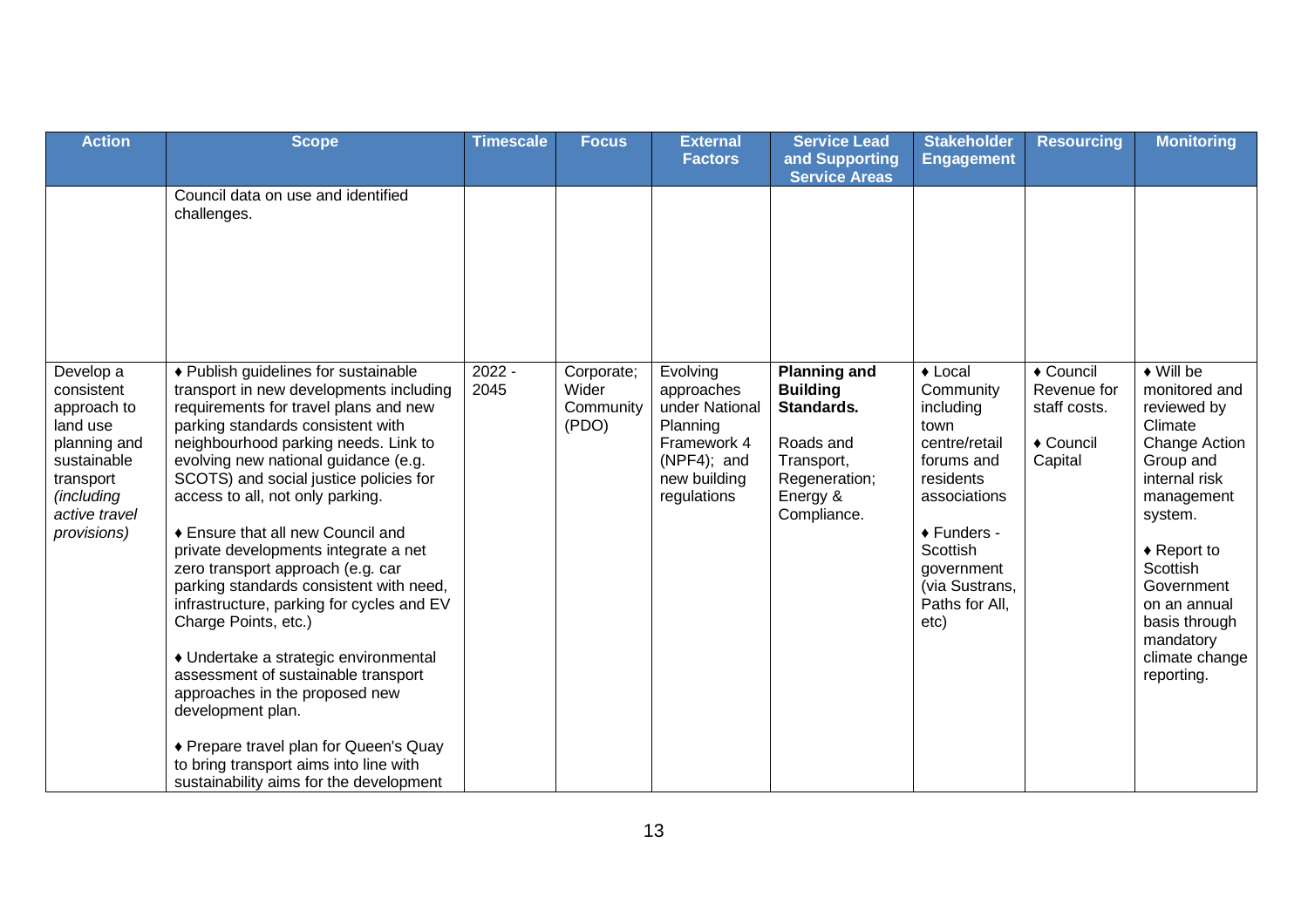| <b>Action</b>                                                                                                                                         | <b>Scope</b>                                                                                                                                                                                                                                                                                                                                                                                                                                                                                                                                                                                                                                                                                  | <b>Timescale</b> | <b>Focus</b>                                 | <b>External</b>                                                                                                                                              | <b>Service Lead</b>                                                                                                                  | <b>Stakeholder</b>                                                                                                                                  | <b>Resourcing</b>                                                                                                                                   | <b>Monitoring</b>                                                                                                                                                                                                                                                           |
|-------------------------------------------------------------------------------------------------------------------------------------------------------|-----------------------------------------------------------------------------------------------------------------------------------------------------------------------------------------------------------------------------------------------------------------------------------------------------------------------------------------------------------------------------------------------------------------------------------------------------------------------------------------------------------------------------------------------------------------------------------------------------------------------------------------------------------------------------------------------|------------------|----------------------------------------------|--------------------------------------------------------------------------------------------------------------------------------------------------------------|--------------------------------------------------------------------------------------------------------------------------------------|-----------------------------------------------------------------------------------------------------------------------------------------------------|-----------------------------------------------------------------------------------------------------------------------------------------------------|-----------------------------------------------------------------------------------------------------------------------------------------------------------------------------------------------------------------------------------------------------------------------------|
|                                                                                                                                                       |                                                                                                                                                                                                                                                                                                                                                                                                                                                                                                                                                                                                                                                                                               |                  |                                              | <b>Factors</b>                                                                                                                                               | and Supporting                                                                                                                       | <b>Engagement</b>                                                                                                                                   |                                                                                                                                                     |                                                                                                                                                                                                                                                                             |
| Transport and<br>parking supply<br>designed to<br>ensure fair<br>access to all.                                                                       | ♦ Review current investment in parking<br>provision and maintenance to ensure it<br>is consistent with sustainability and<br>equity goals. Include all public and<br>private parking, including retailer<br>provided parking, and work in<br>partnership with private parking<br>providers to ensure inclusive and<br>equitable parking approaches.<br>♦ Set tariffs for parking including free<br>parking that ensure sustainability and<br>equity for all.<br>♦ Ensure availability of sufficient parking<br>for slow home/destination charging for<br>electric vehicles by all residents and<br>businesses recognising the prevailing<br>take up of electric vehicles in the<br>community. | 2023-2045        | Wider<br>Community<br>(PDO, CS)              | <b>Potential land</b><br>taxation<br>changes<br>affecting the<br>costs of land<br>used for<br>parking.<br>New national<br>pavement<br>parking<br>regulations | <b>Service Areas</b><br><b>Roads and</b><br><b>Transportation</b><br>Planning;<br><b>Regeneration;</b><br>Energy &<br>Compliance;    | $\triangle$ Local<br>community<br>including<br>potentially<br>community<br>wardens<br>$\triangle$ Parking<br>management/<br>enforcement<br>partners | ◆ Council<br>Revenue for<br>staff costs.<br>$\triangle$ Investment<br>via parking<br>enforcement/<br>management<br>partner.<br>◆ Council<br>Capital | $\blacklozenge$ Will be<br>monitored and<br>reviewed by<br>Climate<br>Change Action<br>Group and<br>internal risk<br>management<br>system.<br>$\triangle$ Report to<br>Scottish<br>Government<br>on an annual<br>basis through<br>mandatory<br>climate change<br>reporting. |
| Develop<br>neighbourhood<br>plans with<br>transport hubs<br>to support the<br>development<br>of net-zero<br>supply chains<br>in local<br>communities. | ♦ Establish transport hubs as locations<br>where people can access electric shared<br>cars and cycles and interchange with<br>bus and rail for longer journeys. Ensure<br>provision is a short walk from most<br>people's houses.<br>◆ Develop hub proposals in each<br>community starting with existing<br>proposals for Dumbarton Central station,<br>Clydebank 'Can on the Canal' and<br>Alexandria cycle hub.<br>♦ Set up networks of local 'last mile'                                                                                                                                                                                                                                   | 2023-2045        | Corporate;<br>Wider<br>Community<br>(EO, CS) | Regulatory,<br>insurance and<br>taxation<br>changes<br>affecting the<br>provision of<br>shared<br>services                                                   | <b>Roads and</b><br><b>Transportation</b><br>Planning;<br>Regeneration;<br>Communities,<br>Energy &<br>Compliance;<br>Communications | ◆ CoMoUK                                                                                                                                            | ◆ CoMoUK<br>shared<br>transport<br>fund                                                                                                             | $\leftrightarrow$ Will be<br>monitored and<br>reviewed by<br>Climate<br>Change Action<br>Group and<br>internal risk<br>management<br>system.<br>$\triangle$ Report to<br>Scottish<br>Government<br>on an annual                                                             |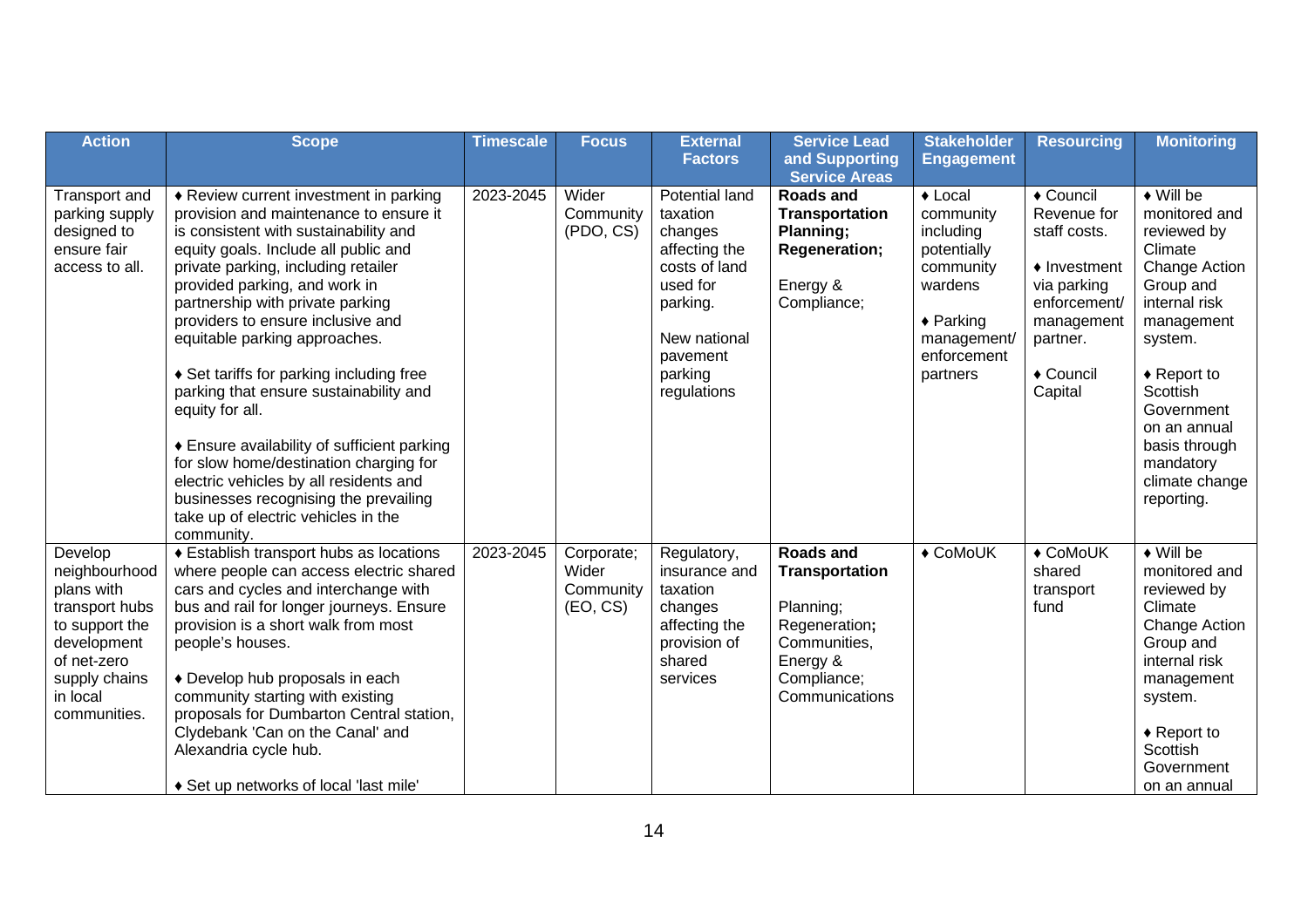| <b>Action</b> | <b>Scope</b>                                                                                                                                                                            | Timescale | <b>Focus</b> | <b>External</b><br><b>Factors</b> | <b>Service Lead</b><br>and Supporting<br><b>Service Areas</b> | <b>Stakeholder</b><br><b>Engagement</b> | <b>Resourcing</b> | <b>Monitoring</b>                                          |
|---------------|-----------------------------------------------------------------------------------------------------------------------------------------------------------------------------------------|-----------|--------------|-----------------------------------|---------------------------------------------------------------|-----------------------------------------|-------------------|------------------------------------------------------------|
|               | delivery partners operating out of the<br>hubs (and using shared vehicles and<br>cycles) to decarbonise parcel deliveries<br>to homes including using electric vans<br>and cargo bikes. |           |              |                                   |                                                               |                                         |                   | basis through<br>mandatory<br>climate change<br>reporting. |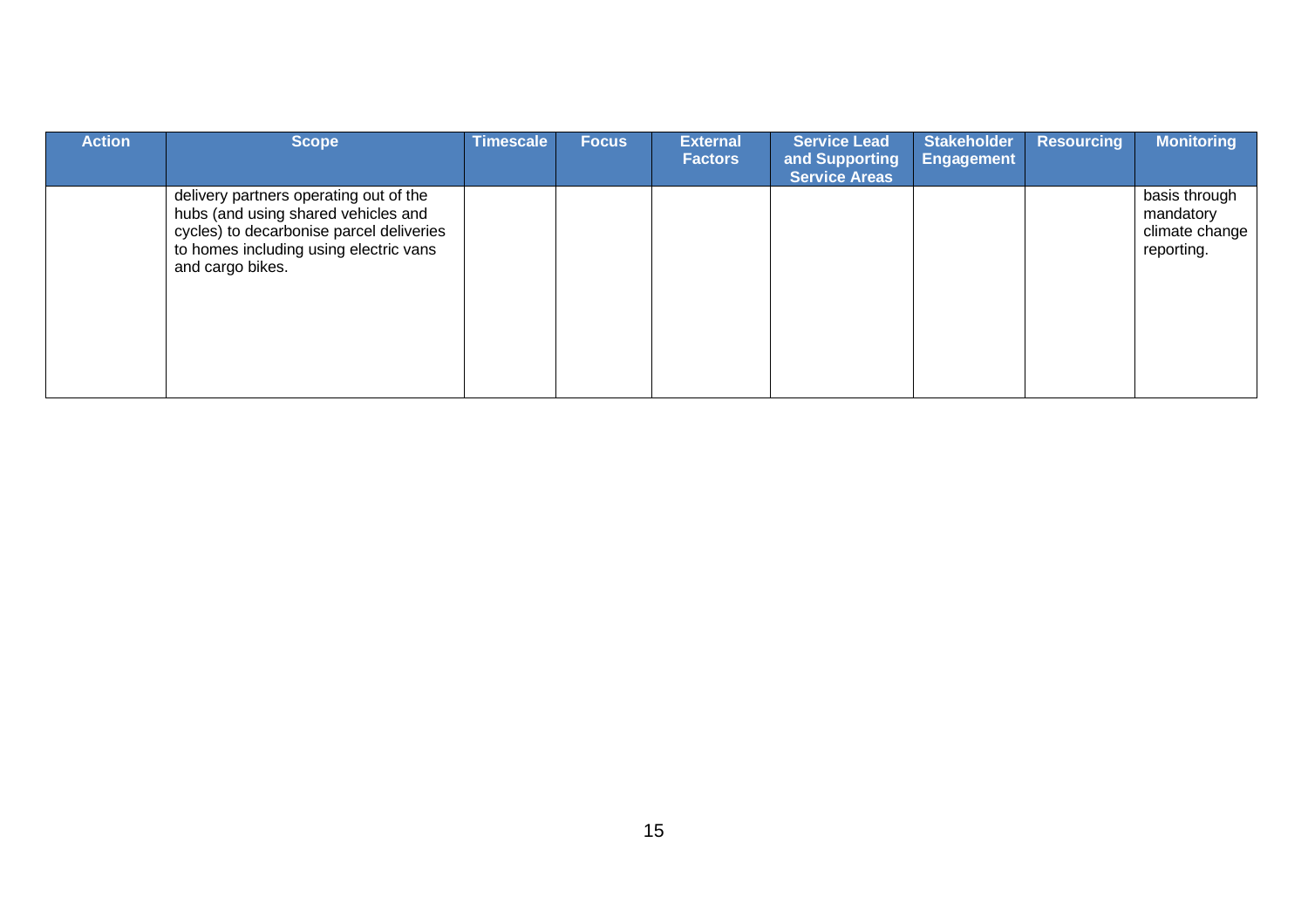| <b>Action</b>                                                                                                                                                                                  | <b>Scope</b>                                                                                                                                                                                                                                                                                                                                                                                                                                                                                                                                                                                                                                                                                                                                                                                                                                                                                                                                                                                                                            | <b>Timescale</b>                                | <b>Focus</b>                                 | <b>External</b>                                                                                                                       | <b>Service Lead</b>                                                                                                                                                                                    | <b>Stakeholder</b>                                                                                                                                                                                                                 | <b>Resourcing</b>                                                                                                                                                                                                                         | <b>Monitoring</b>                                                                                                                                                                                                                                                           |
|------------------------------------------------------------------------------------------------------------------------------------------------------------------------------------------------|-----------------------------------------------------------------------------------------------------------------------------------------------------------------------------------------------------------------------------------------------------------------------------------------------------------------------------------------------------------------------------------------------------------------------------------------------------------------------------------------------------------------------------------------------------------------------------------------------------------------------------------------------------------------------------------------------------------------------------------------------------------------------------------------------------------------------------------------------------------------------------------------------------------------------------------------------------------------------------------------------------------------------------------------|-------------------------------------------------|----------------------------------------------|---------------------------------------------------------------------------------------------------------------------------------------|--------------------------------------------------------------------------------------------------------------------------------------------------------------------------------------------------------|------------------------------------------------------------------------------------------------------------------------------------------------------------------------------------------------------------------------------------|-------------------------------------------------------------------------------------------------------------------------------------------------------------------------------------------------------------------------------------------|-----------------------------------------------------------------------------------------------------------------------------------------------------------------------------------------------------------------------------------------------------------------------------|
|                                                                                                                                                                                                |                                                                                                                                                                                                                                                                                                                                                                                                                                                                                                                                                                                                                                                                                                                                                                                                                                                                                                                                                                                                                                         |                                                 |                                              | <b>Factors</b>                                                                                                                        | and Supporting                                                                                                                                                                                         | <b>Engagement</b>                                                                                                                                                                                                                  |                                                                                                                                                                                                                                           |                                                                                                                                                                                                                                                                             |
|                                                                                                                                                                                                |                                                                                                                                                                                                                                                                                                                                                                                                                                                                                                                                                                                                                                                                                                                                                                                                                                                                                                                                                                                                                                         |                                                 |                                              |                                                                                                                                       | <b>Service Areas</b>                                                                                                                                                                                   |                                                                                                                                                                                                                                    |                                                                                                                                                                                                                                           |                                                                                                                                                                                                                                                                             |
| Work towards<br>increasingly<br>safer routes to<br>schools, with<br>priorities being<br>established<br>jointly with<br>affected<br>communities<br>including<br>schools, pupils<br>and parents. | ♦ A review of emissions/pollution around<br>hotspot areas and schools will be carried<br>out, with action taken as a result of<br>proactive research identifying problem<br>areas from the ASTSAP.<br>♦ Review areas of high vehicle traffic<br>and emissions around schools to advise<br>and inform greener travel alternatives<br>where necessary.<br>◆ Ensure all children have a designated<br>route to school agreed with the school<br>that is safe to use by an unaccompanied<br>10 year old and information about these<br>routes provided to parents before<br>children start school.<br>• Integrate management of schools<br>programmes with Eco-School planning<br>to support Green Flag status by 2025<br>and sustainability part of the curriculum<br>• Increase participation in national<br>schools programmes (attracting more<br>national funding to local schools)<br>including WOW, Bikeability, BikelT and<br>other similar programmes<br>• Implement new prioritisation gritting of<br>footpaths on school routes. | 2022-2025<br>(Long-<br>term target<br>of 2045). | Corporate;<br>Wider<br>Community<br>(EO, CS) | Wider<br>changes in<br>education<br>policy on<br>climate<br>change and<br>messaging<br>that have<br>impacts on<br>local<br>approaches | Roads &<br>Transportation.<br>Regeneration;<br>Energy &<br>Compliance;<br>Asset<br>Management;<br>Communications;<br>Communities;<br>Education; HSCP;<br>GIS; Air Quality;<br>Environmental<br>Health. | $\triangle$ Energy<br><b>Savings Trust</b><br>(EST);<br>$\triangle$ Transport<br>Scotland;<br>♦ Scottish<br>Government;<br>♦ Sustrans;<br>$\triangle$ Cycling<br>Scotland;<br>◆ Paths for<br>All<br>$\triangle$ Local<br>Community | ◆ Council<br>Capital;<br>$\triangle$ Cycling<br>Scotland<br>Funding;<br>$\triangleleft$ Sustrans<br>Funding;<br>$\triangle$ Transport<br>Scotland<br>Funding<br>$\triangle$ Smarter<br>Choices<br>Smarter<br>Places<br>(SCSP)<br>funding. | $\blacklozenge$ Will be<br>monitored and<br>reviewed by<br>CCAG on a<br>regular basis<br>and our<br>internal risk<br>management<br>system.<br>$\triangle$ Report to<br>Scottish<br>Government<br>on an annual<br>basis through<br>mandatory<br>climate change<br>reporting. |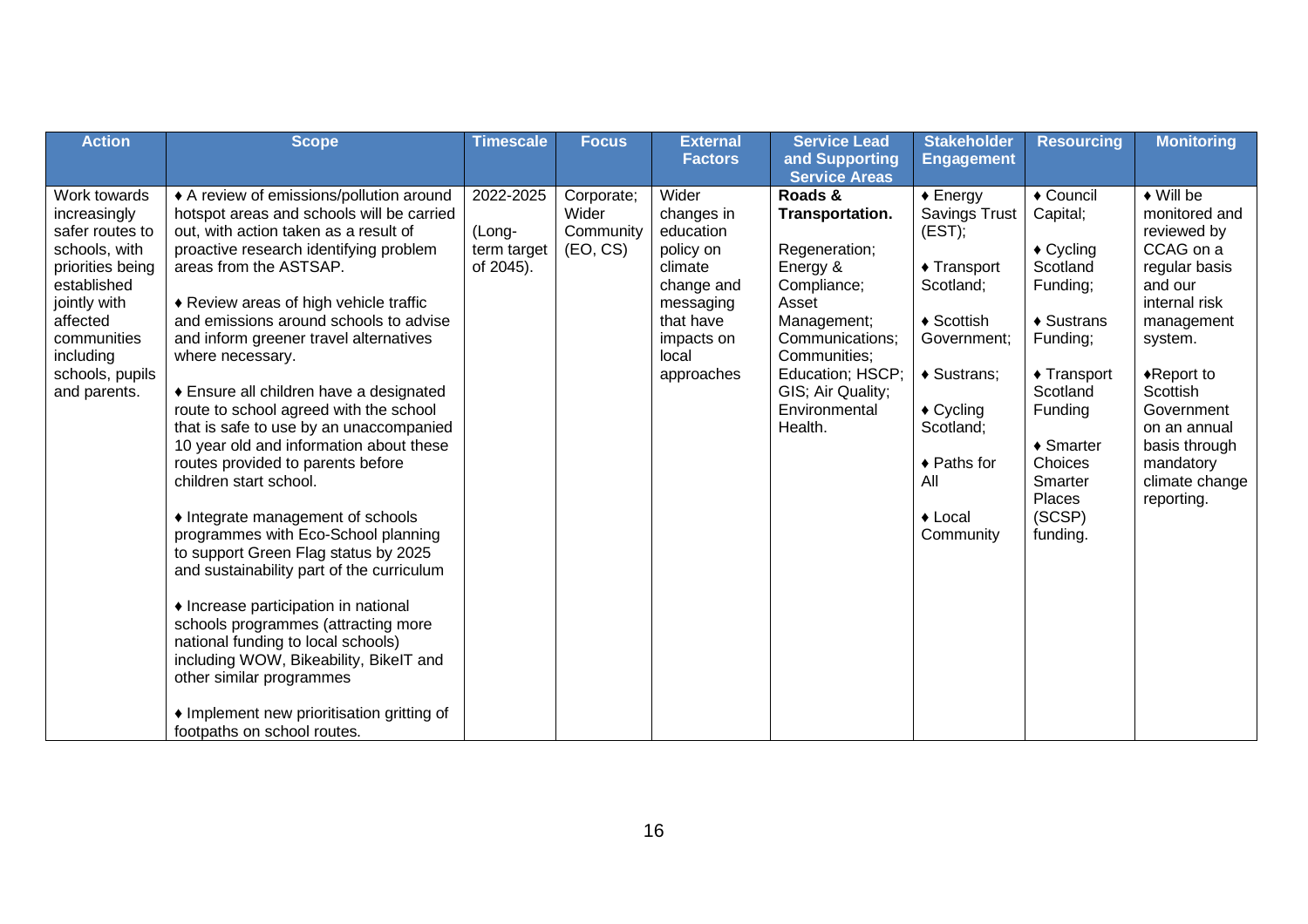| <b>Action</b>                                                                                                                                                 | <b>Scope</b>                                                                                                                                                                                                                                                                                                                                                                                                                                                                                                                                                                                                                                                                                                                                                                                                                                                                                                                                                                                                                                                                                                                                                                                                                                                                               | <b>Timescale</b> | <b>Focus</b>          | <b>External</b><br><b>Factors</b>                                                                                   | <b>Service Lead</b><br>and Supporting                                                                                    | <b>Stakeholder</b><br><b>Engagement</b>                                                 | <b>Resourcing</b>                                                                        | <b>Monitoring</b>                                                                                                                                                                                          |
|---------------------------------------------------------------------------------------------------------------------------------------------------------------|--------------------------------------------------------------------------------------------------------------------------------------------------------------------------------------------------------------------------------------------------------------------------------------------------------------------------------------------------------------------------------------------------------------------------------------------------------------------------------------------------------------------------------------------------------------------------------------------------------------------------------------------------------------------------------------------------------------------------------------------------------------------------------------------------------------------------------------------------------------------------------------------------------------------------------------------------------------------------------------------------------------------------------------------------------------------------------------------------------------------------------------------------------------------------------------------------------------------------------------------------------------------------------------------|------------------|-----------------------|---------------------------------------------------------------------------------------------------------------------|--------------------------------------------------------------------------------------------------------------------------|-----------------------------------------------------------------------------------------|------------------------------------------------------------------------------------------|------------------------------------------------------------------------------------------------------------------------------------------------------------------------------------------------------------|
|                                                                                                                                                               |                                                                                                                                                                                                                                                                                                                                                                                                                                                                                                                                                                                                                                                                                                                                                                                                                                                                                                                                                                                                                                                                                                                                                                                                                                                                                            |                  |                       |                                                                                                                     | <b>Service Areas</b>                                                                                                     |                                                                                         |                                                                                          |                                                                                                                                                                                                            |
| Implement<br>staff travel<br>policies<br>informed by<br>carbon<br>accounting on<br>each travel<br>decision<br>including<br>community<br>and in-work<br>travel | • A new staff sustainable travel policy<br>and guidance will be developed, with<br>support from communications team on<br>internal communications.<br>♦ Report staff travel and homeworking<br>carbon footprint to better inform<br>corporate planning and personalised<br>support for optimal choices. Take<br>account of carbon emissions from<br>additional home and office heating in<br>addition to transport emissions.<br>Continue to monitor work patterns<br>emerging as a result of the pandemic to<br>pursue opportunities to manage more<br>sustainable staff travel choices and<br>lifestyles and opportunities to improve<br>access to council buildings.<br>♦ Compliance with staff personal travel<br>plans embedded into continued personal<br>development (CPD) plans for staff<br>ensuring that learning about sustainable<br>transport is mandatory for all new and<br>existing staff. This will include<br>information and training for Councillors<br>and senior officers on the fast changing<br>transport economy as it transitions to<br>net-zero travel.<br>♦ Embed communications with staff<br>within regular briefing and performance<br>reviews including the need for training<br>(e.g. in car club, or e-bike use) with<br>supporting materials to support | 2022-2026        | Corporate<br>(CS, EO) | Changing<br>regulation on<br>the<br>responsibilities<br>of local<br>government<br>for<br>decarbonising<br>transport | Human<br><b>Resources</b><br>Communications;<br>Energy &<br>Compliance;<br>Roads &<br>Transportation,<br>Education; HSCP | $\triangle$ Energy<br>Savings Trust<br>$\triangle$ Keep<br>Scotland<br><b>Beautiful</b> | ◆ Council<br>Capital;<br>◆ Council<br>Revenue;<br>$\triangle$ Energy<br>Savings<br>Trust | $\triangle$ Record<br>implementation<br>of staff<br>inductions and<br>regular CPD<br>training on an<br>annual basis.<br>$\triangle$ Will be<br>monitored and<br>reviewed by<br>CCAG on a<br>regular basis. |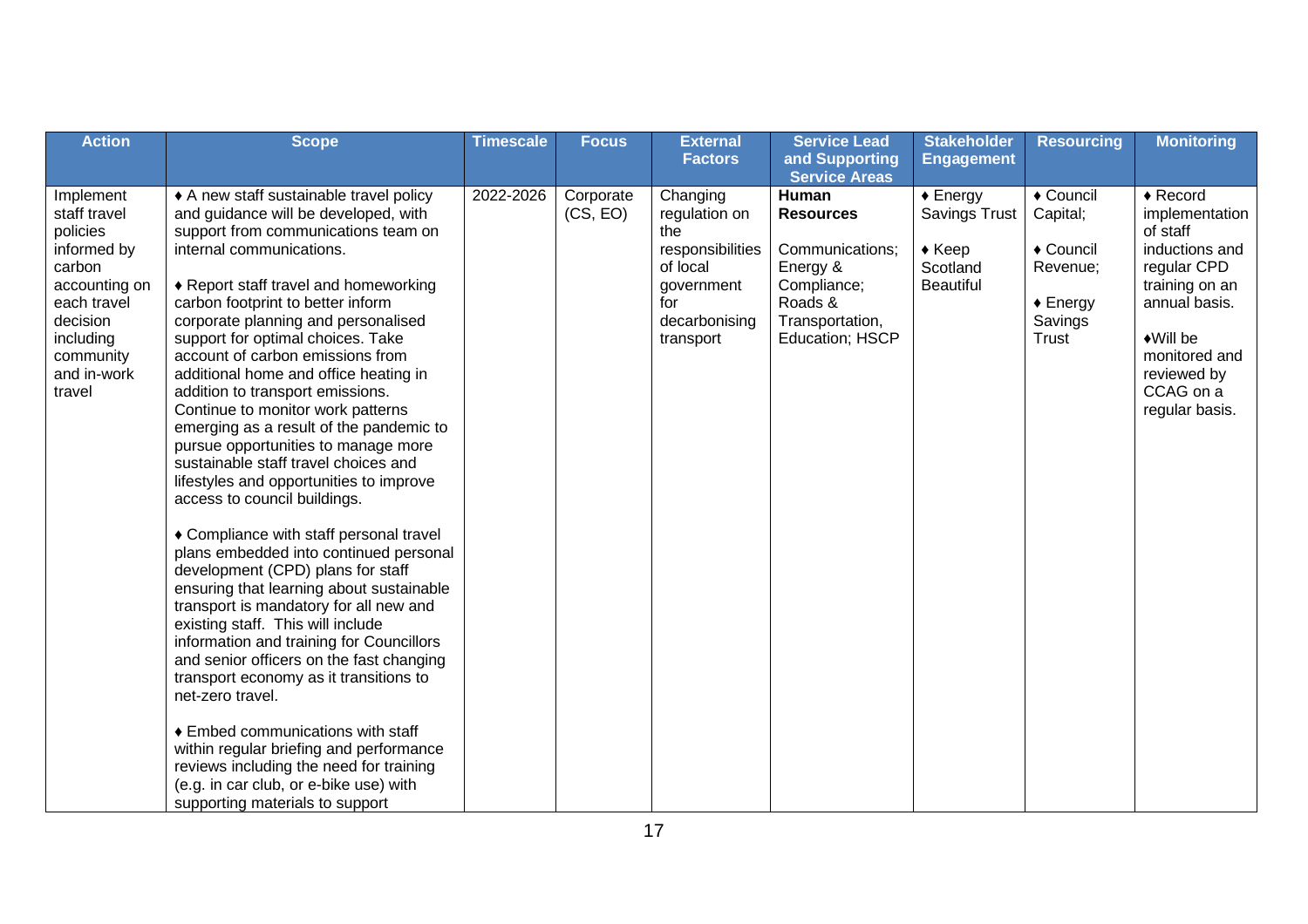| <b>Action</b>                                                            | <b>Scope</b>                                                                                                                                                                                                                                                                                                                                                                                                                                                                                                                                                                                                                               | <b>Timescale</b> | <b>Focus</b>               | <b>External</b><br><b>Factors</b>                                                          | <b>Service Lead</b><br>and Supporting<br><b>Service Areas</b>                            | <b>Stakeholder</b><br><b>Engagement</b>         | <b>Resourcing</b>                                        | <b>Monitoring</b>                                                                                                                                                                                                                                                           |
|--------------------------------------------------------------------------|--------------------------------------------------------------------------------------------------------------------------------------------------------------------------------------------------------------------------------------------------------------------------------------------------------------------------------------------------------------------------------------------------------------------------------------------------------------------------------------------------------------------------------------------------------------------------------------------------------------------------------------------|------------------|----------------------------|--------------------------------------------------------------------------------------------|------------------------------------------------------------------------------------------|-------------------------------------------------|----------------------------------------------------------|-----------------------------------------------------------------------------------------------------------------------------------------------------------------------------------------------------------------------------------------------------------------------------|
|                                                                          | monitoring and evaluation of adopted<br>choices. Use support from a network of<br>green travel champions identified within<br>the Council.                                                                                                                                                                                                                                                                                                                                                                                                                                                                                                 |                  |                            |                                                                                            |                                                                                          |                                                 |                                                          |                                                                                                                                                                                                                                                                             |
| Integrate rail<br>networks into<br>other local<br>transport<br>networks. | ♦ Expand the adopt a station scheme to<br>ensure all stations in West<br>Dunbartonshire have community<br>champions supporting station<br>management, use and maintenance<br>♦ Develop maps of safe routes to<br>stations and publish these at bus stops<br>and rail stations. Where maps show the<br>need for improvements in routes or<br>provision (e.g. bike racks, pedestrian<br>crossings) take action to close these<br>gaps.<br>♦ Work with ScotRail to develop joint<br>tickets for the West Dunbartonshire area<br>including links with tourist passes for<br>visitors to the Loch Lomond and<br><b>Trossachs National Park.</b> | 2022-2026        | Wider<br>Community<br>(EO) | Changing<br>management<br>arrangements<br>for ScotRail<br>under new<br>public<br>ownership | Roads &<br>Transportation;<br>Regeneration;<br>Energy &<br>Compliance;<br>Communications | ◆ ScotRail<br>$\triangle$ Transport<br>Scotland | ◆ Council<br>Capital;<br>$\triangle$ Council<br>Revenue; | $\blacklozenge$ Will be<br>monitored and<br>reviewed by<br>Climate<br>Change Action<br>Group and<br>internal risk<br>management<br>system.<br>$\triangle$ Report to<br>Scottish<br>Government<br>on an annual<br>basis through<br>mandatory<br>climate change<br>reporting. |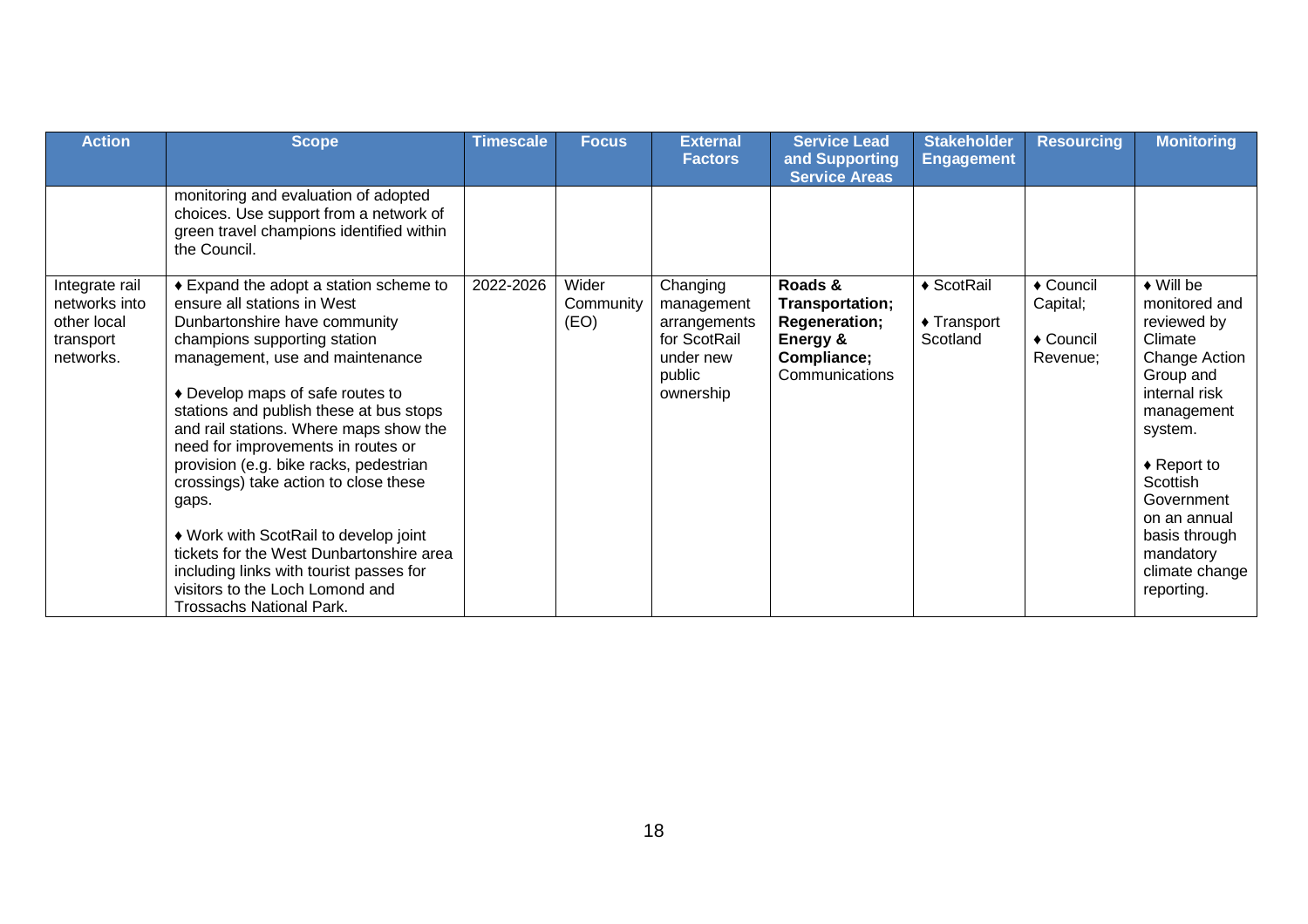| <b>Action</b>                      | <b>Scope</b>                                                                                                                                                                                                                                                                                                                                                                                                       | <b>Timescale</b> | <b>Focus</b>                   | <b>External</b><br><b>Factors</b>                                           | <b>Service Lead</b><br>and Supporting<br><b>Service Areas</b>                                                | <b>Stakeholder</b><br><b>Engagement</b>                                           | <b>Resourcing</b>                              | <b>Monitoring</b>                                                                                                                                                                                                                                                     |
|------------------------------------|--------------------------------------------------------------------------------------------------------------------------------------------------------------------------------------------------------------------------------------------------------------------------------------------------------------------------------------------------------------------------------------------------------------------|------------------|--------------------------------|-----------------------------------------------------------------------------|--------------------------------------------------------------------------------------------------------------|-----------------------------------------------------------------------------------|------------------------------------------------|-----------------------------------------------------------------------------------------------------------------------------------------------------------------------------------------------------------------------------------------------------------------------|
| Improve<br>access to<br>employment | ♦ Set up incentive scheme for local<br>employers to plan sustainable staff and<br>customer travel (e.g.discounted access<br>for participating employers to certain<br>council services and facilities)<br>• Implement national schemes for trip<br>and lift sharing to work<br>♦ Support skills development in<br>community organisations working to<br>improve sustainable transport such as<br>cycle maintenance | 2023-2026        | Wider<br>Community<br>(CS, EO) | Restructuring<br>of employment<br>markets in the<br>wake of the<br>pandemic | <b>Business</b><br>Support;<br>Working4U;<br><b>Communities;</b><br>Regeneration;<br>Energy &<br>Compliance; | $\triangle$ Local<br>traders<br>forums<br>$\triangle$ Local<br>business<br>forums | ◆ Council<br>Capital;<br>◆ Council<br>Revenue; | $\bullet$ Will be<br>monitored and<br>reviewed by<br>Climate<br>Change Action<br>Group and<br>internal risk<br>management<br>system.<br>$\triangle$ Report to<br>Scottish<br>Government<br>on an annual<br>basis through<br>mandatory<br>climate change<br>reporting. |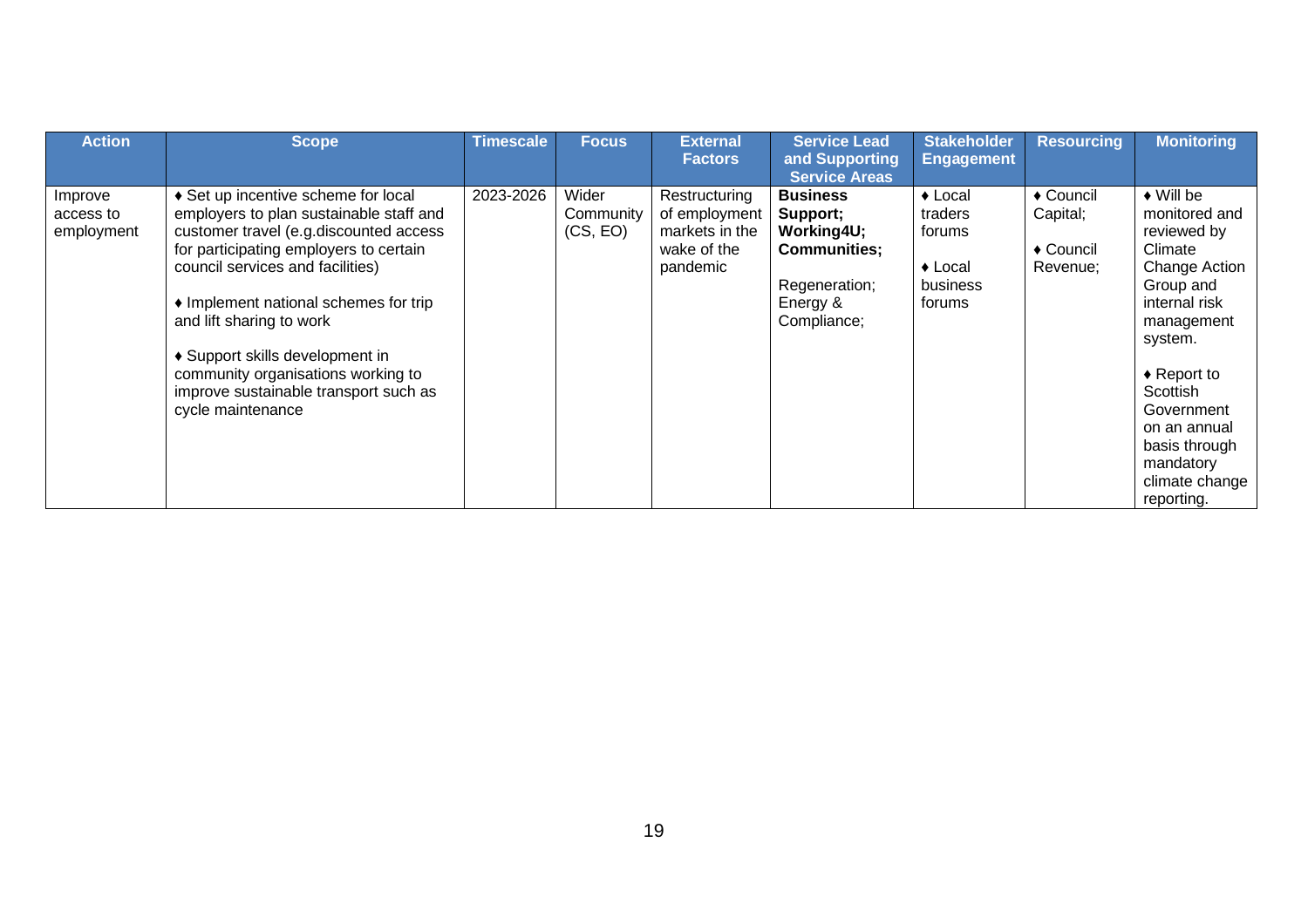#### **Table B3 – Active Travel**

| <b>Action</b>                                                                                                                                          | <b>Scope</b>                                                                                                                                                                                                                                                                                                                                                                                                                                                                                                                                                                                                                | <b>Timescale</b> | <b>Focus</b>                | <b>External</b><br><b>Factors</b>                                                                                                                 | <b>Service Lead</b><br>and Supporting<br><b>Service Areas</b> | <b>Stakeholder</b><br><b>Engagement</b>                                                                                                                                              | <b>Resourcing</b>                                                                 | <b>Monitoring</b>                                                                                                                                                                                                                                                               |
|--------------------------------------------------------------------------------------------------------------------------------------------------------|-----------------------------------------------------------------------------------------------------------------------------------------------------------------------------------------------------------------------------------------------------------------------------------------------------------------------------------------------------------------------------------------------------------------------------------------------------------------------------------------------------------------------------------------------------------------------------------------------------------------------------|------------------|-----------------------------|---------------------------------------------------------------------------------------------------------------------------------------------------|---------------------------------------------------------------|--------------------------------------------------------------------------------------------------------------------------------------------------------------------------------------|-----------------------------------------------------------------------------------|---------------------------------------------------------------------------------------------------------------------------------------------------------------------------------------------------------------------------------------------------------------------------------|
| Establish a<br>management<br>function for all<br>active travel<br>networks with<br>designated<br>performance<br>standards including<br>for maintenance | • Improve accountability to local people<br>of reporting mechanisms for dealing with<br>all maintenance and defects to path<br>networks and greenspace improvements<br>including setting new performance<br>targets. (Possibly use nationally<br>available tools to assist with<br>accountability such as FixMyStreet).<br>Ensure this applies to all year round<br>maintenance to ensure that active travel<br>routes are usable - specifically at winter<br>time, ice/snow/heavy rain<br>♦ Set up voluntary community inputs to<br>control of vegetation with clear rights<br>and responsibilities for all those involved | 2023-2045        | Wider<br>Community<br>(PDO) | Changes to<br>Highway<br>Code may<br>result in new<br>national<br>enforcement<br>of hierarchy<br>that gives<br>pedestrians<br>greater<br>priority | Roads &<br>Transportation<br>Communities;<br>Communications   | $\triangle$ Transport<br>Scotland;<br>$\triangle$ Scottish<br>Government:<br>$\triangle$ Living<br>Streets;<br>◆ Sustrans;<br>$\triangle$ Cycling<br>Scotland;<br>◆ Paths for<br>All | $\triangle$ Transport<br>Scotland;<br>♦ Sustrans;<br>$\triangle$ Paths for<br>All | $\blacklozenge$ Will be<br>monitored and<br>reviewed by<br>Climate Change<br><b>Action Group</b><br>and internal risk<br>management<br>system.<br>$\triangle$ Report to<br>Scottish<br>Government on<br>an annual basis<br>through<br>mandatory<br>climate change<br>reporting. |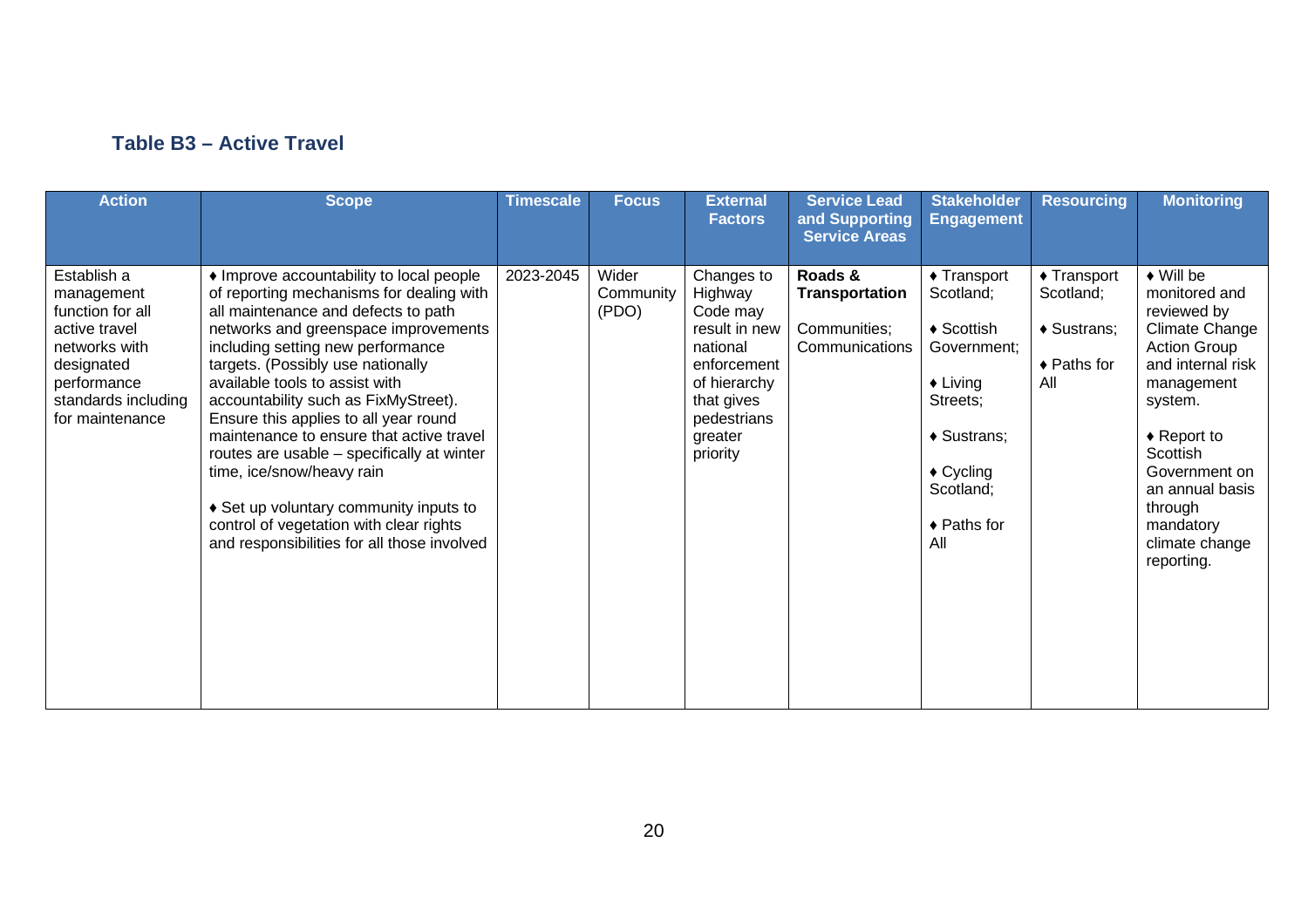| <b>Action</b>                                                                                                                                                                                        | <b>Scope</b>                                                                                                                                                                                                                                                                                                                                                                                                                                                                                                                                                                                                                                                                                                                                                                                                                                                                                                                                                                                                                                                                                                                                                                                                                                          | <b>Timescale</b> | <b>Focus</b>                | <b>External</b><br><b>Factors</b>                                                                                                                                                                    | <b>Service Lead</b><br>and Supporting                                                                 | <b>Stakeholder</b><br><b>Engagement</b>                                                                                                                                              | <b>Resourcing</b>                                                                                | <b>Monitoring</b>                                                                                                                                                                                                                                                               |
|------------------------------------------------------------------------------------------------------------------------------------------------------------------------------------------------------|-------------------------------------------------------------------------------------------------------------------------------------------------------------------------------------------------------------------------------------------------------------------------------------------------------------------------------------------------------------------------------------------------------------------------------------------------------------------------------------------------------------------------------------------------------------------------------------------------------------------------------------------------------------------------------------------------------------------------------------------------------------------------------------------------------------------------------------------------------------------------------------------------------------------------------------------------------------------------------------------------------------------------------------------------------------------------------------------------------------------------------------------------------------------------------------------------------------------------------------------------------|------------------|-----------------------------|------------------------------------------------------------------------------------------------------------------------------------------------------------------------------------------------------|-------------------------------------------------------------------------------------------------------|--------------------------------------------------------------------------------------------------------------------------------------------------------------------------------------|--------------------------------------------------------------------------------------------------|---------------------------------------------------------------------------------------------------------------------------------------------------------------------------------------------------------------------------------------------------------------------------------|
|                                                                                                                                                                                                      |                                                                                                                                                                                                                                                                                                                                                                                                                                                                                                                                                                                                                                                                                                                                                                                                                                                                                                                                                                                                                                                                                                                                                                                                                                                       |                  |                             |                                                                                                                                                                                                      | <b>Service Areas</b>                                                                                  |                                                                                                                                                                                      |                                                                                                  |                                                                                                                                                                                                                                                                                 |
| Improve and<br>expand existing<br>active travel<br>infrastructure<br>across West<br>Dunbartonshire,<br>including the<br>development<br>improvement of<br>existing active<br>travel path<br>networks. | • Involve all providers of services and<br>facilities in mapping and providing<br>information on current availability<br>including bike/e-bike hire, maintenance<br>facilities, toilet facilities including<br>businesses making facilities available,<br>and other support for active travel.<br>Ensure coverage of services and<br>facilities extends to all groups of people<br>and areas including more deprived<br>areas.<br>◆ Every key destination in West<br>Dunbartonshire should have high quality<br>designated safe walking routes to them<br>from residential areas with published<br>maps of the connected active travel<br>network published widely including on<br>public infrastructure (including bus stops<br>and railway stations) and showing links<br>to other transport and local facilities.<br>• Implement a clear system of signing of<br>all active travel routes so that users can<br>be clear what standards they can expect<br>in terms of surface defects, width,<br>lighting, etc. Implement findings of<br>Ironside Farrar signing strategy study.<br>• Introduce path lighting on paths<br>needed to ensure comprehensive active<br>travel network coverage, recognising<br>that routes in hours of darkness may be | 2022-2045        | Wider<br>Community<br>(PDO) | Changing<br>national<br>legislation<br>on what<br>types of<br>scooter and<br>bike can use<br>each<br>category of<br>path<br>network<br>could mean<br>that new<br>categories<br>of path are<br>needed | Roads &<br>Transportation;<br><b>Planning</b><br>Regeneration;<br>Communities;<br>Asset<br>Management | $\triangle$ Transport<br>Scotland;<br>$\triangle$ Scottish<br>Government:<br>$\triangle$ Living<br>Streets;<br>♦ Sustrans;<br>$\triangle$ Cycling<br>Scotland;<br>◆ Paths for<br>All | $\triangle$ Transport<br>Scotland;<br>♦ Sustrans;<br>◆ Paths for<br>All<br>♦ National<br>Lottery | $\blacklozenge$ Will be<br>monitored and<br>reviewed by<br>Climate Change<br><b>Action Group</b><br>and internal risk<br>management<br>system.<br>$\triangle$ Report to<br>Scottish<br>Government on<br>an annual basis<br>through<br>mandatory<br>climate change<br>reporting. |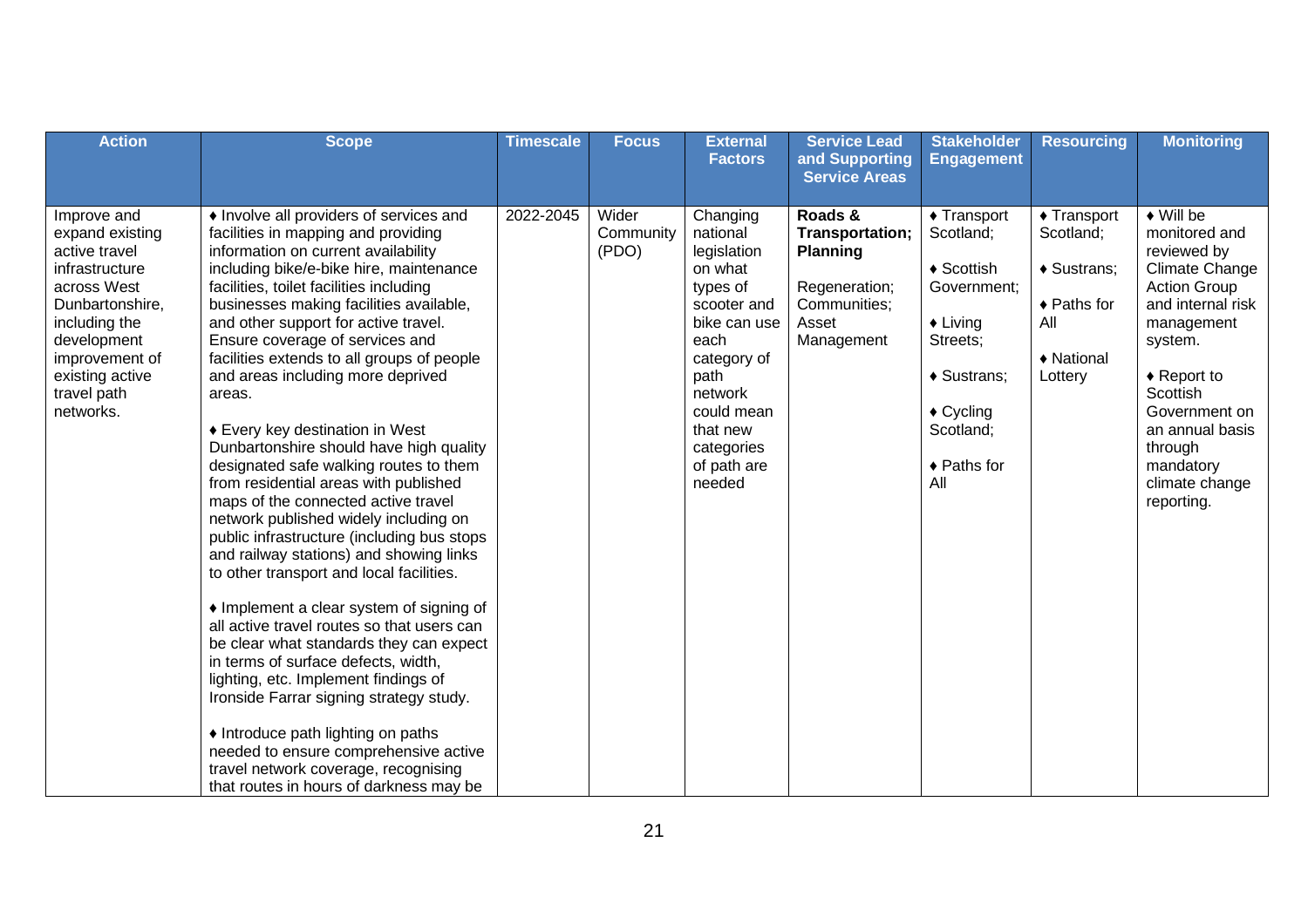| <b>Action</b> | <b>Scope</b>                                                                                                                                                                                                                                                                                                                                                                                                                                                                                                            | <b>Timescale</b> | <b>Focus</b> | <b>External</b><br><b>Factors</b> | <b>Service Lead</b><br>and Supporting<br><b>Service Areas</b> | <b>Stakeholder</b><br><b>Engagement</b> | <b>Resourcing</b> | <b>Monitoring</b> |
|---------------|-------------------------------------------------------------------------------------------------------------------------------------------------------------------------------------------------------------------------------------------------------------------------------------------------------------------------------------------------------------------------------------------------------------------------------------------------------------------------------------------------------------------------|------------------|--------------|-----------------------------------|---------------------------------------------------------------|-----------------------------------------|-------------------|-------------------|
|               | longer than during daylight but that safe<br>access must be possible at all times.<br>♦ Publish priorities for winter<br>maintenance of roads and paths to<br>ensure safe access in all weathers for<br>active travellers setting including the<br>responsibilities of local communities to<br>maintain local streets and paths using<br>grit bins<br>• Map all cycle and scooter parking<br>locations on Council GIS systems and<br>identify if further iprovements are<br>needed to ensure comprehensive<br>coverage. |                  |              |                                   |                                                               |                                         |                   |                   |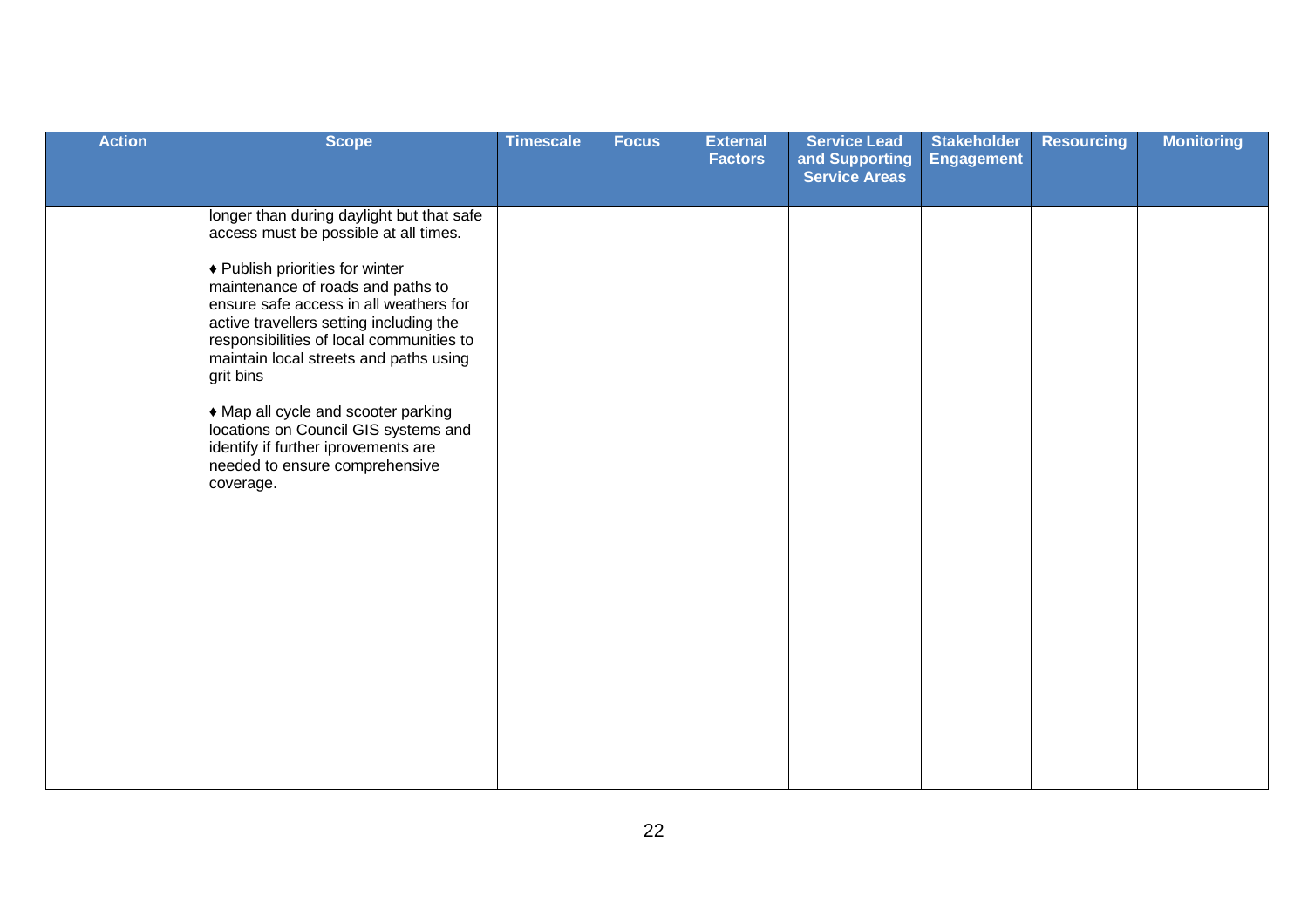| <b>Action</b>                                                                      | <b>Scope</b>                                                                                                                                                                                                                                                                                                                                                                                                                                                                                                              | <b>Timescale</b> | <b>Focus</b>                | <b>External</b><br><b>Factors</b>                                                                                                                                                                              | <b>Service Lead</b><br>and Supporting                                                                 | <b>Stakeholder</b><br><b>Engagement</b>                                                                                                                | <b>Resourcing</b>                                                                                | <b>Monitoring</b>                                                                                                                                                                                                                                                                      |
|------------------------------------------------------------------------------------|---------------------------------------------------------------------------------------------------------------------------------------------------------------------------------------------------------------------------------------------------------------------------------------------------------------------------------------------------------------------------------------------------------------------------------------------------------------------------------------------------------------------------|------------------|-----------------------------|----------------------------------------------------------------------------------------------------------------------------------------------------------------------------------------------------------------|-------------------------------------------------------------------------------------------------------|--------------------------------------------------------------------------------------------------------------------------------------------------------|--------------------------------------------------------------------------------------------------|----------------------------------------------------------------------------------------------------------------------------------------------------------------------------------------------------------------------------------------------------------------------------------------|
|                                                                                    |                                                                                                                                                                                                                                                                                                                                                                                                                                                                                                                           |                  |                             |                                                                                                                                                                                                                | <b>Service Areas</b>                                                                                  |                                                                                                                                                        |                                                                                                  |                                                                                                                                                                                                                                                                                        |
| Build a<br>comprehensive<br>segregated<br>cycle/scooter/micro-<br>mobility network | • Improve connections from every<br>neighbourhood to the National Cycle<br>Network to ensure all communities have<br>access to a designated (predominantly)<br>off road network for their active travel<br>♦ Ensure the segregated network links<br>with all railway stations and selected bus<br>stops                                                                                                                                                                                                                   | 2023-2045        | Wider<br>Community<br>(PDO) | National<br>legislation<br>on what<br>types of<br>scooter and<br>bike can use<br>each<br>category of<br>path<br>network<br>may<br>influence<br>the<br>specification<br>and criteria<br>for this new<br>network | Roads &<br><b>Transportation</b><br>Planning;<br>Regeneration;<br>Communities;<br>Asset<br>Management | $\triangle$ Transport<br>Scotland;<br>$\triangleleft$ Scottish<br>Government;<br>♦ Sustrans;<br>$\triangle$ Cycling<br>Scotland:<br>◆ Paths for<br>All | $\triangle$ Transport<br>Scotland;<br>◆ Sustrans;<br>◆ Paths for<br>All<br>◆ National<br>Lottery | $\bullet$ Will be<br>monitored and<br>reviewed by<br><b>Climate Change</b><br><b>Action Group</b><br>and internal risk<br>management<br>system.<br>$\triangle$ Report to<br>Scottish<br>Government on<br>an annual basis<br>through<br>mandatory<br>climate change<br>reporting.       |
| Designate certain<br>streets as low-traffic<br>neighbourhoods                      | ◆ Designate school streets, play streets<br>and home zones where pedestrians<br>have priority and vehicles are permitted<br>only travelling at low speeds and for<br>local access. This could include<br>restricting vehicle movements at certain<br>times of day or restricting access to<br>certain users using electronic gates and<br>retractable bollards.<br>♦ Review scope for more pedestrian<br>only areas as part of community based<br>plans to help create more attractive<br>social spaces in central areas. | 2023-2045        | Wider<br>Community<br>(PDO) | New types<br>of vehicle<br>may also<br>need to be<br>restricted<br>from some<br>areas such<br>as vehicles<br>automating<br>in<br>autonomous<br>mode.                                                           | Roads &<br><b>Transportation</b><br>Planning                                                          | $\triangle$ Local<br>residents<br>associations<br>and<br>community<br>forums<br>$\triangle$ Local<br>business<br>forums                                | $\overline{\bullet}$ Council<br>Capital;<br>◆ Council<br>Revenue;                                | $\blacklozenge$ Will be<br>monitored and<br>reviewed by<br><b>Climate Change</b><br><b>Action Group</b><br>and internal risk<br>management<br>system.<br>$\triangle$ Report to<br>Scottish<br>Government on<br>an annual basis<br>through<br>mandatory<br>climate change<br>reporting. |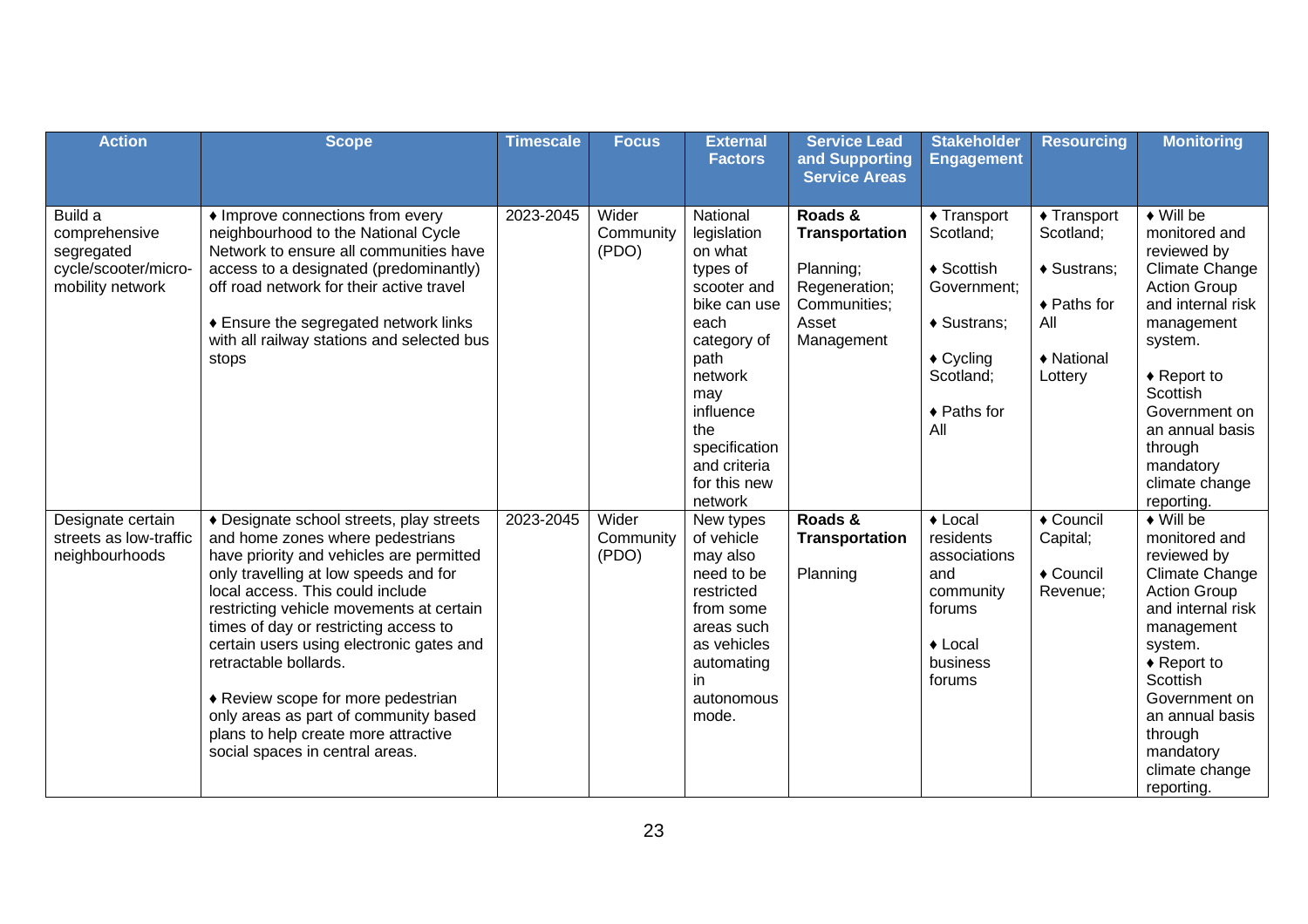| <b>Action</b>                                                              | <b>Scope</b>                                                                                                                                                                                                                                                                                                                                                                                                                                                                                                                                                                                                                                                                                                                                  | <b>Timescale</b> | <b>Focus</b>                                  | <b>External</b><br><b>Factors</b>                                                                      | <b>Service Lead</b><br>and Supporting<br><b>Service Areas</b>        | <b>Stakeholder</b><br><b>Engagement</b>                                                                                                                                     | <b>Resourcing</b>                                                                                                                                                                                                                     | <b>Monitoring</b>                                                                                                                                                                                                                                                               |
|----------------------------------------------------------------------------|-----------------------------------------------------------------------------------------------------------------------------------------------------------------------------------------------------------------------------------------------------------------------------------------------------------------------------------------------------------------------------------------------------------------------------------------------------------------------------------------------------------------------------------------------------------------------------------------------------------------------------------------------------------------------------------------------------------------------------------------------|------------------|-----------------------------------------------|--------------------------------------------------------------------------------------------------------|----------------------------------------------------------------------|-----------------------------------------------------------------------------------------------------------------------------------------------------------------------------|---------------------------------------------------------------------------------------------------------------------------------------------------------------------------------------------------------------------------------------|---------------------------------------------------------------------------------------------------------------------------------------------------------------------------------------------------------------------------------------------------------------------------------|
| Introduce and<br>expand certification<br>schemes for<br>sustainable travel | ♦ Set up West Dunbartonshire<br>sustainable transport award scheme,<br>including promotion of national awards<br>schemes, recognising employers,<br>retailers and other local organisations<br>that adopt practices consistent with the<br>Council's approach to net-zero travel.<br>♦ Nominate local organisations in West<br>Dunbartonshire for the national walking<br>awards each year to gain national<br>recognition for the local organisations<br>doing the most for promoting walking<br>◆ Expand Cycle Friendly Employer<br>(CFE) assessments to more Council<br>service delivery locations and<br>operational sites and support access to,<br>and availability of, pool bikes, electric<br>bikes and associated schemes for staff. | 2023-2026        | Corporate;<br>Wider<br>Community<br>(PDO, EO) | Link with<br>emerging<br>new<br>branding<br>systems<br>used for<br>compliance<br>with climate<br>goals | Roads &<br>Transportation;<br>Regeneration;<br>Organisation<br>Wide. | ♦ Business in<br>the<br>Community<br>$\triangle$ Living<br><b>Streets</b><br>$\triangle$ Cycling<br>Scotland;<br>$\triangle$ Paths for<br>All;<br>$\triangleleft$ Sustrans: | ◆ Council<br>Capital;<br>$\triangle$ Cycling<br>Scotland<br>Funding;<br>$\triangle$ Sustrans<br>Funding;<br>$\triangle$ Transport<br>Scotland<br>Funding<br>$\triangle$ Smarter<br>Choices<br>Smarter<br>Places<br>(SCSP)<br>funding. | $\blacklozenge$ Will be<br>monitored and<br>reviewed by<br>Climate Change<br><b>Action Group</b><br>and internal risk<br>management<br>system.<br>$\triangle$ Report to<br>Scottish<br>Government on<br>an annual basis<br>through<br>mandatory<br>climate change<br>reporting. |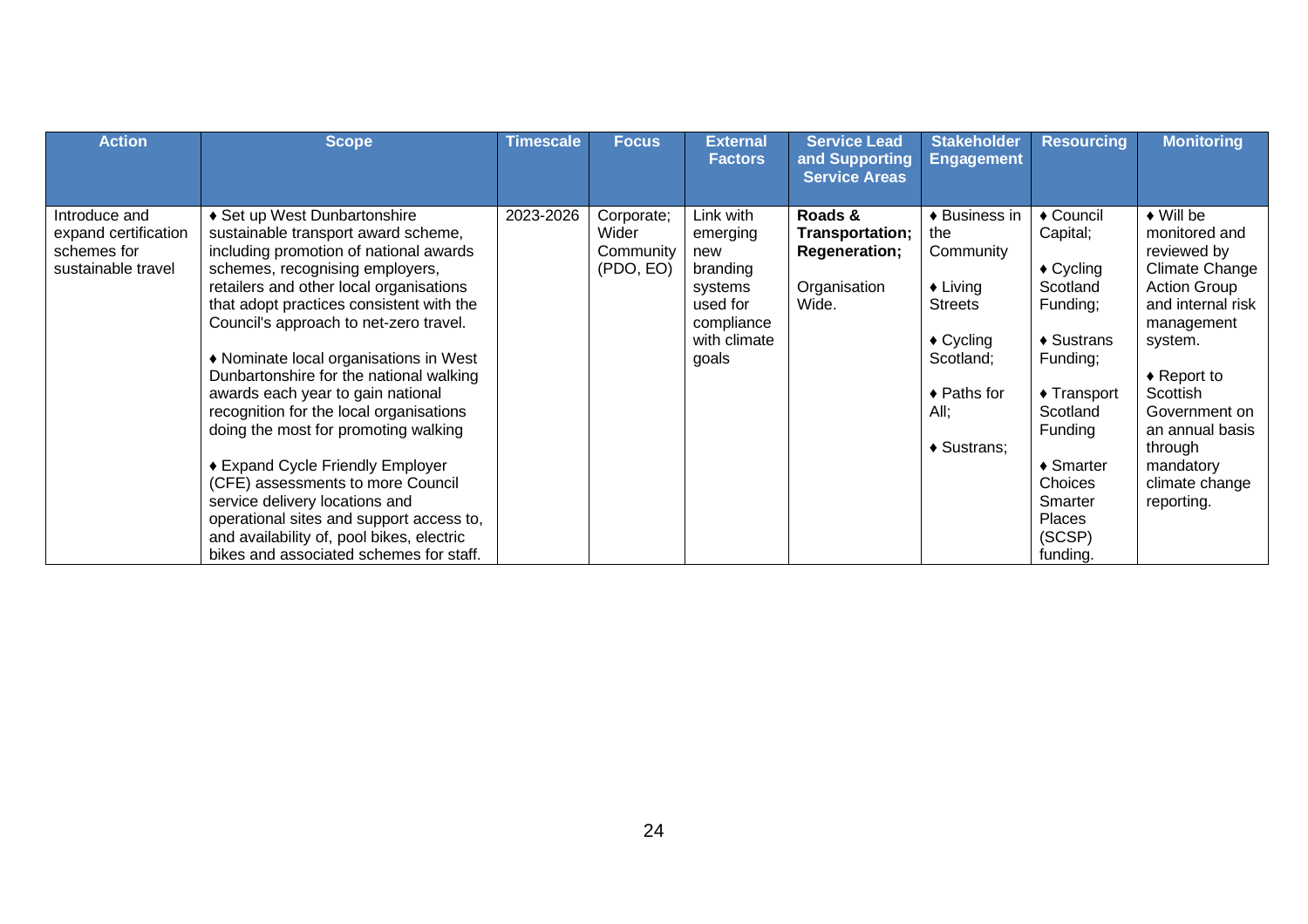| <b>Action</b>                                    | <b>Scope</b>                                                                                                                                                                                                                                                                                                                                                                                                                                                                                                                                                                                                                                                                                                                                                                                                                                                                      | <b>Timescale</b> | <b>Focus</b>                             | <b>External</b><br><b>Factors</b>                                                        | <b>Service Lead</b><br>and Supporting                                                                               | <b>Stakeholder</b><br><b>Engagement</b>                                                                        | <b>Resourcing</b>                                                                                           | <b>Monitoring</b>                                                                                                                                                                                                                                                               |
|--------------------------------------------------|-----------------------------------------------------------------------------------------------------------------------------------------------------------------------------------------------------------------------------------------------------------------------------------------------------------------------------------------------------------------------------------------------------------------------------------------------------------------------------------------------------------------------------------------------------------------------------------------------------------------------------------------------------------------------------------------------------------------------------------------------------------------------------------------------------------------------------------------------------------------------------------|------------------|------------------------------------------|------------------------------------------------------------------------------------------|---------------------------------------------------------------------------------------------------------------------|----------------------------------------------------------------------------------------------------------------|-------------------------------------------------------------------------------------------------------------|---------------------------------------------------------------------------------------------------------------------------------------------------------------------------------------------------------------------------------------------------------------------------------|
|                                                  |                                                                                                                                                                                                                                                                                                                                                                                                                                                                                                                                                                                                                                                                                                                                                                                                                                                                                   |                  |                                          |                                                                                          | <b>Service Areas</b>                                                                                                |                                                                                                                |                                                                                                             |                                                                                                                                                                                                                                                                                 |
| Develop an active<br>travel support<br>community | • Introduce a network of walking<br>champions supported from the national<br>network managed by Living Streets and<br>ensuring that coverage extends to more<br>deprived communities.<br>◆ Set up a West Dunbartonshire cycle<br>partnership or club to organise and<br>manage training and led rides for less<br>confident cyclists.<br>♦ Partner with local cycle hire, sales and<br>maintenance shops to expand the range<br>of training and support facilities they<br>provide<br>• Identify cafes and offices willing to<br>participate in a West Dunbartonshire<br>comfort scheme to ensure more<br>widespread availability of public<br>conveniences, particularly for older<br>people currently constrained from<br>walking due to limited provision.<br>♦ Set up a network of local cafes and<br>service locations offering charging<br>facilities for e-bike batteries. | 2022-2045        | Corporate;<br>Wider<br>Community<br>(EO) | Ensure<br>consistency<br>with<br>evolving<br>national<br>community<br>planning<br>agenda | Roads &<br><b>Communities</b><br>Transportation;<br>Regeneration<br>Energy &<br>Compliance;<br>Asset<br>Management. | $\triangle$ Living<br><b>Streets</b><br>$\triangle$ Cycling<br>Scotland;<br>◆ Paths for<br>All:<br>♦ Sustrans; | ◆ Transport<br>Scotland<br>$\triangle$ Cycling<br>Scotland;<br>$\triangle$ Paths for<br>All:<br>♦ Sustrans; | $\blacklozenge$ Will be<br>monitored and<br>reviewed by<br>Climate Change<br><b>Action Group</b><br>and internal risk<br>management<br>system.<br>$\triangle$ Report to<br>Scottish<br>Government on<br>an annual basis<br>through<br>mandatory<br>climate change<br>reporting. |